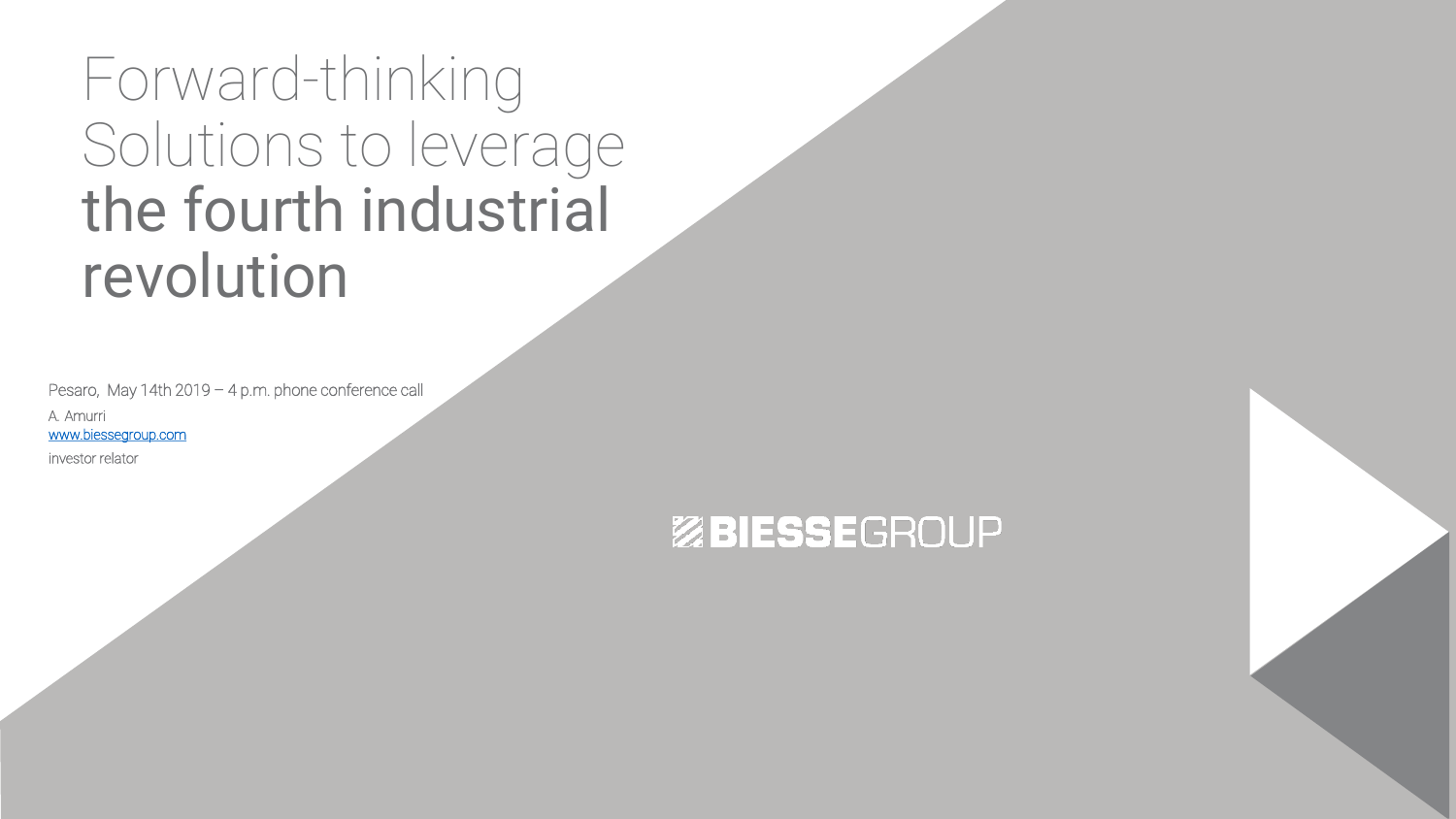## Biesse highlights IQ 2019

orders intake: -9.5% backlog:  $-1.4\%$  (€ 224 mln) group people nr. 4,115

(*without temporary people*)

€/mln

net consolidated sales: 169.0

net financial position:  $-16.7$  (negative with IFRS 16)

ebitda: 18.9\* (incidence on sales 11.2%)

ebit: 10.7\* (incidence on sales 6.3%)

net profit: 5.6 (incidence on sales 3.3%)

#### ZBIESSEGROUP

\* before non recurring items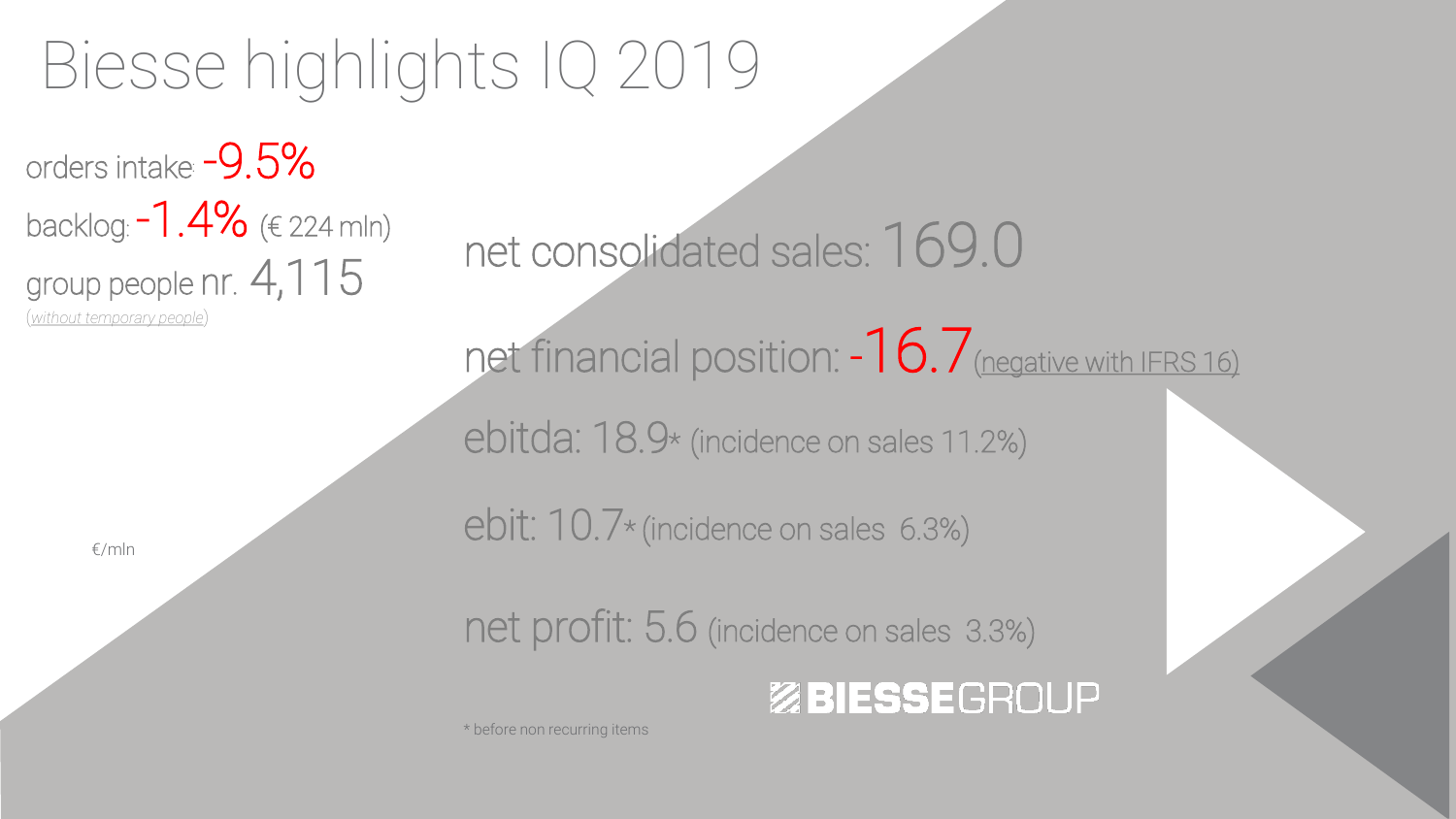#### IFRS 16 MAIN IMPACTS

#### **ZEIESSEGROUP**

"…..**IFRS 16** is an International Financial Reporting Standard (IFRS) providing guidance on accounting for leases. IFRS 16 was issued in January 2016 and will be effective for most companies that report under IFRS in 2019. Upon becoming effective, it will replace the earlier leasing standard, IAS 17. ….The new standard will provide much-needed transparency on companies' lease assets and liabilities, meaning that off balance sheet lease financing is no longer lurking in the shadows. It will also improve comparability between companies that lease and those that borrow to buy……"



**FY 2018** effects: EBITDA +6.9 Euro mln N.F.P. - 25 Euro mln

====================

**2019 IQ** effects: EBITDA +1.2 Euro mln N.F.P. -26.4 Euro mln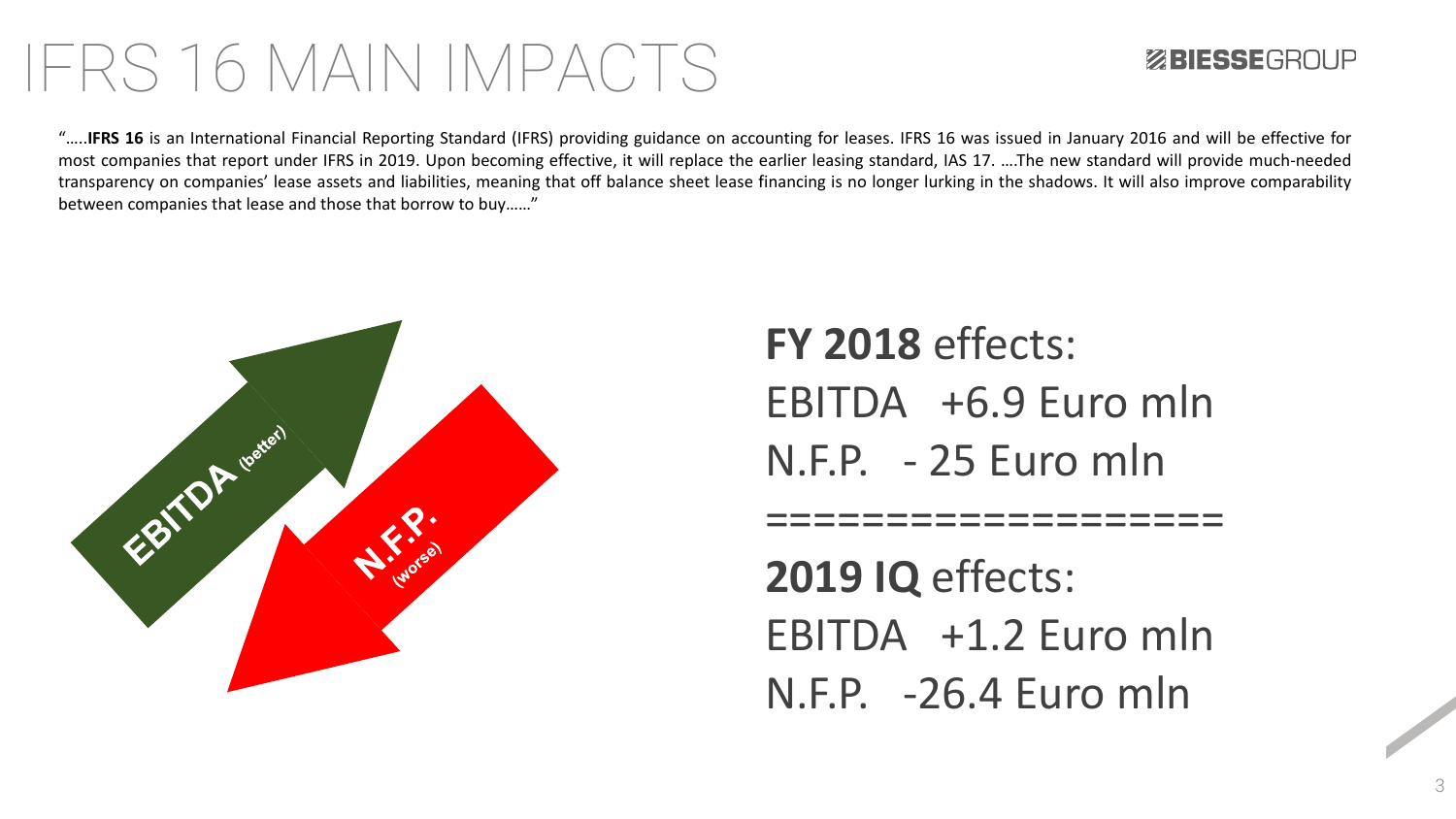#### extract of the P&L – march 2019

#### ZBIESSEGROUP

| $\epsilon$ /mln            | FY 2013          | FY 2014           | FY 2015           | FY 2016           | FY 2017           | <b>FY 2018</b>   | march<br>2018 | march<br>2019 |
|----------------------------|------------------|-------------------|-------------------|-------------------|-------------------|------------------|---------------|---------------|
| <b>Net sales</b><br>year-1 | 378.4<br>$-1.2%$ | 427.1<br>$+12.3%$ | 513.1<br>$+21.5%$ | 618.5<br>$+19.1%$ | 690.1<br>$+11.6%$ | 740.2<br>$+7.3%$ | 162.3         | 169.0         |
| <b>Value added</b>         | 143.5            | 163.1             | 212.4             | 252.4             | 288.6             | 307.2            | 69.8          | 75.6          |
| $\%$                       | 37.3%            | 33.6%             | 40.3%             | 40.8%             | 41.8%             | 41.5%            | 43.0%         | 44.8%         |
| Labour cost                | 112.7            | 128.2             | 148.2             | 176.6             | 199.1             | 214.6            | 50            | 56.7          |
| %                          | 23.8%            | 30.0%             | 28.6%             | 28.6%             | 28.9%             | 29.0%            | 30.8%         | 33.6%         |
| EBITDA*                    | 30.3             | 40.3              | 64.1              | 75.8              | 89.5              | 92.7             | 19.8          | 18.9          |
| $\%$                       | 8.2%             | 3.6%              | 12.4%             | 12.3%             | 13.0%             | 12.5%            | 12.2%         | 11.2.%        |
| EBIT*                      | 18.1             | 26.5              | 43.8              | 55.1              | 63.6              | 63.8             | 13.9          | 10.7          |
| $\%$                       | 4.8%             | 6.2%              | 8.4%              | 8.9%              | 9.2%              | 8.6%             | 8.6%          | 6.3%          |
|                            |                  |                   |                   |                   |                   | tax rate         | 37.2%         | 33.3%         |

\* before non recurring items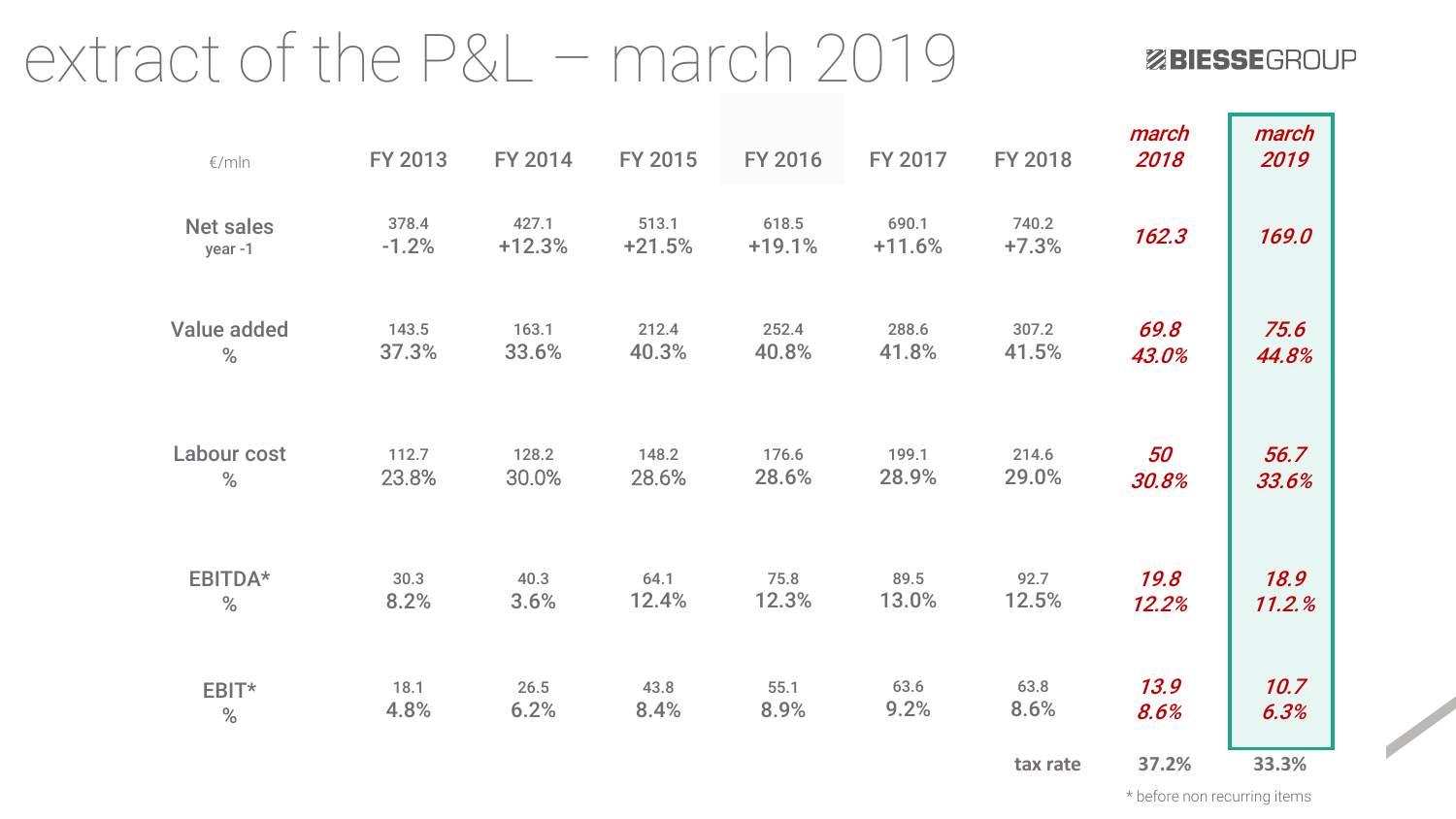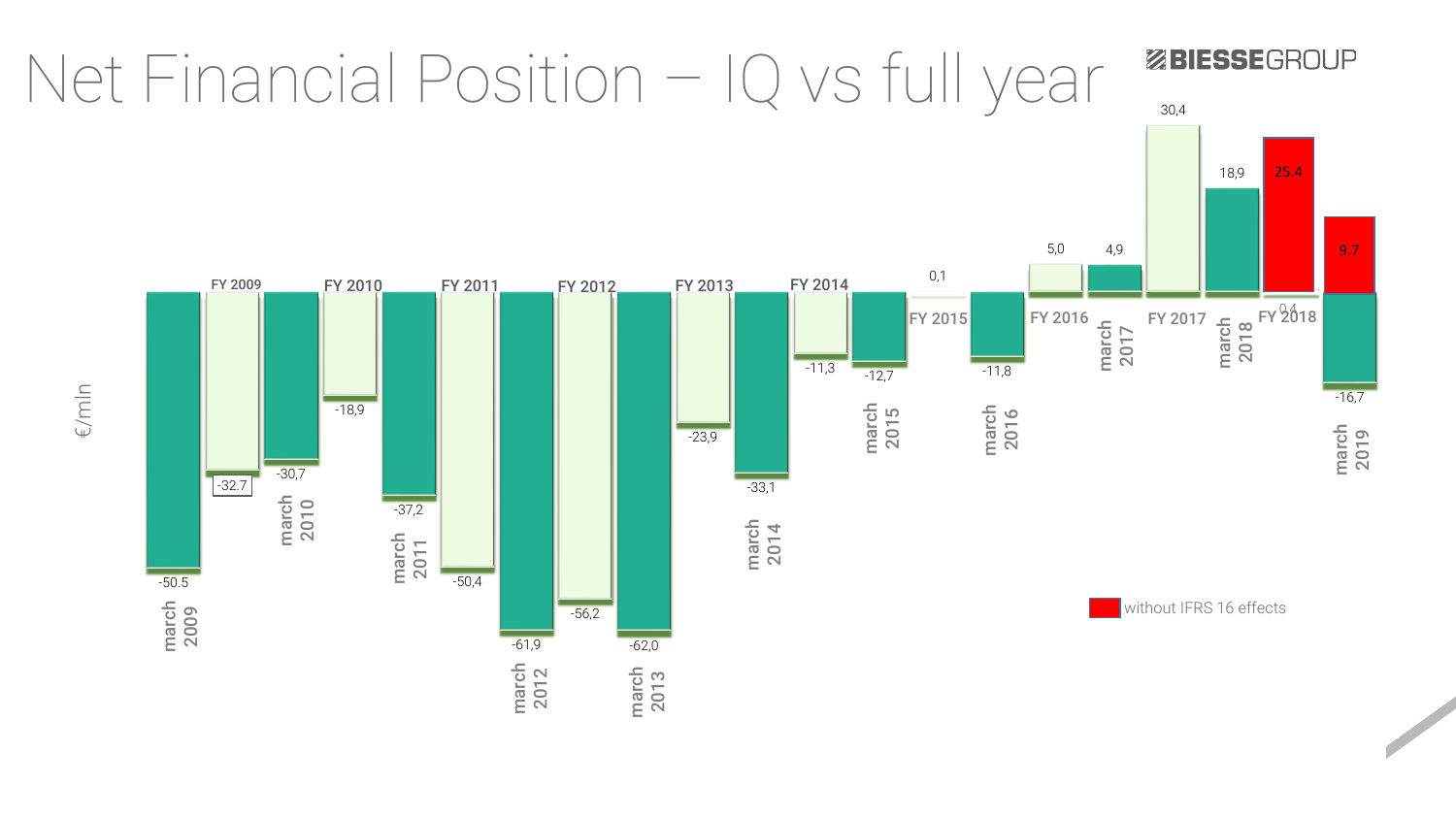### CASHFLOW – NET DEBT

ZBIESSEGROUP

|  | $\epsilon$ /mln                      | 2013            | 2014                     | 2015                     | 2016                     | 2017                     | 2018                      | march<br>2019                    |
|--|--------------------------------------|-----------------|--------------------------|--------------------------|--------------------------|--------------------------|---------------------------|----------------------------------|
|  | <b>Gross Cashflow</b><br>% net sales | 52.0<br>13.8%   | 38.3<br>9.0%             | 46.3<br>8.9%             | 45.8<br>7.4%             | 75.4<br>10.9%            | 53<br>7.1%                | $-80.5$                          |
|  | Investments<br>% net sales           | $-19.8$<br>5.2% | $-20.8$<br>4.9%          | $-25.3$<br>4.8%          | $-31.1$<br>5.0%          | $-39.2$<br>5.8%          | $-45.0$<br>6.1%           | $-36.4$<br>$(26.6$ from IFRS 16) |
|  | <b>Net Cashflow</b><br>% net sales   | 32.2<br>8.5%    | 17.5<br>4.1%             | 21.0<br>4.1%             | 14.7<br>2.2%             | 36.2<br>5.2%             | 8.0<br>1.1%               | $-44.1$                          |
|  | dividends                            |                 | $-4.8$<br>0.18 per share | $-9.8$<br>0.36 per share | $-9.8$<br>0.36 per share | $-9.8$<br>0.36 per share | $-13.1$<br>0.48 per share |                                  |
|  | $\triangle$ Net Debt                 |                 | 12.7                     | 11.2                     | 4.9                      | 26.4                     | $-5$                      | $-17.1*$                         |

delta between the revised Dec. PFN and the March PFN including the IFRS 16 impacts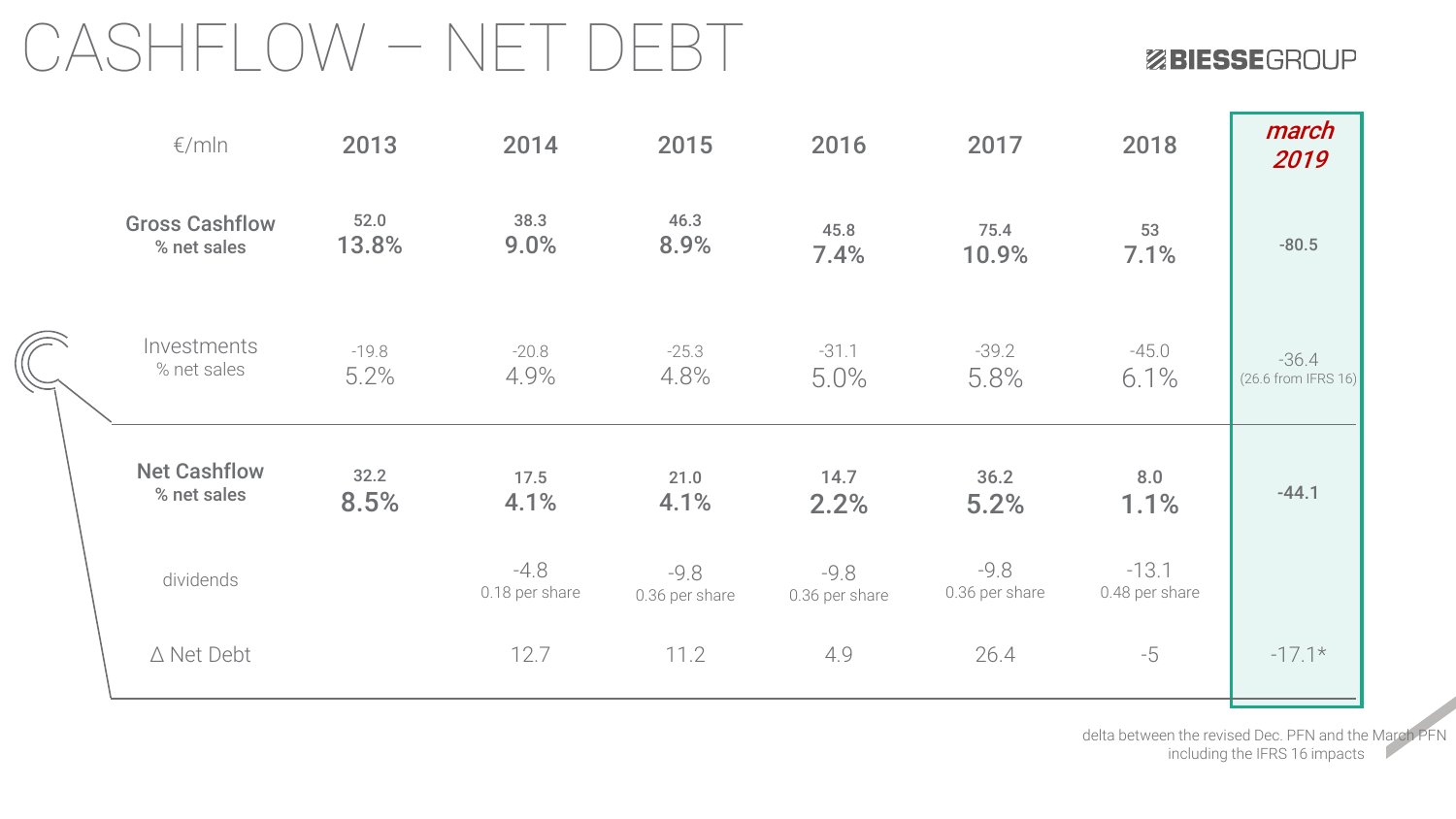## Biesse highlights IQ 2019

### Orders & Sales breakdown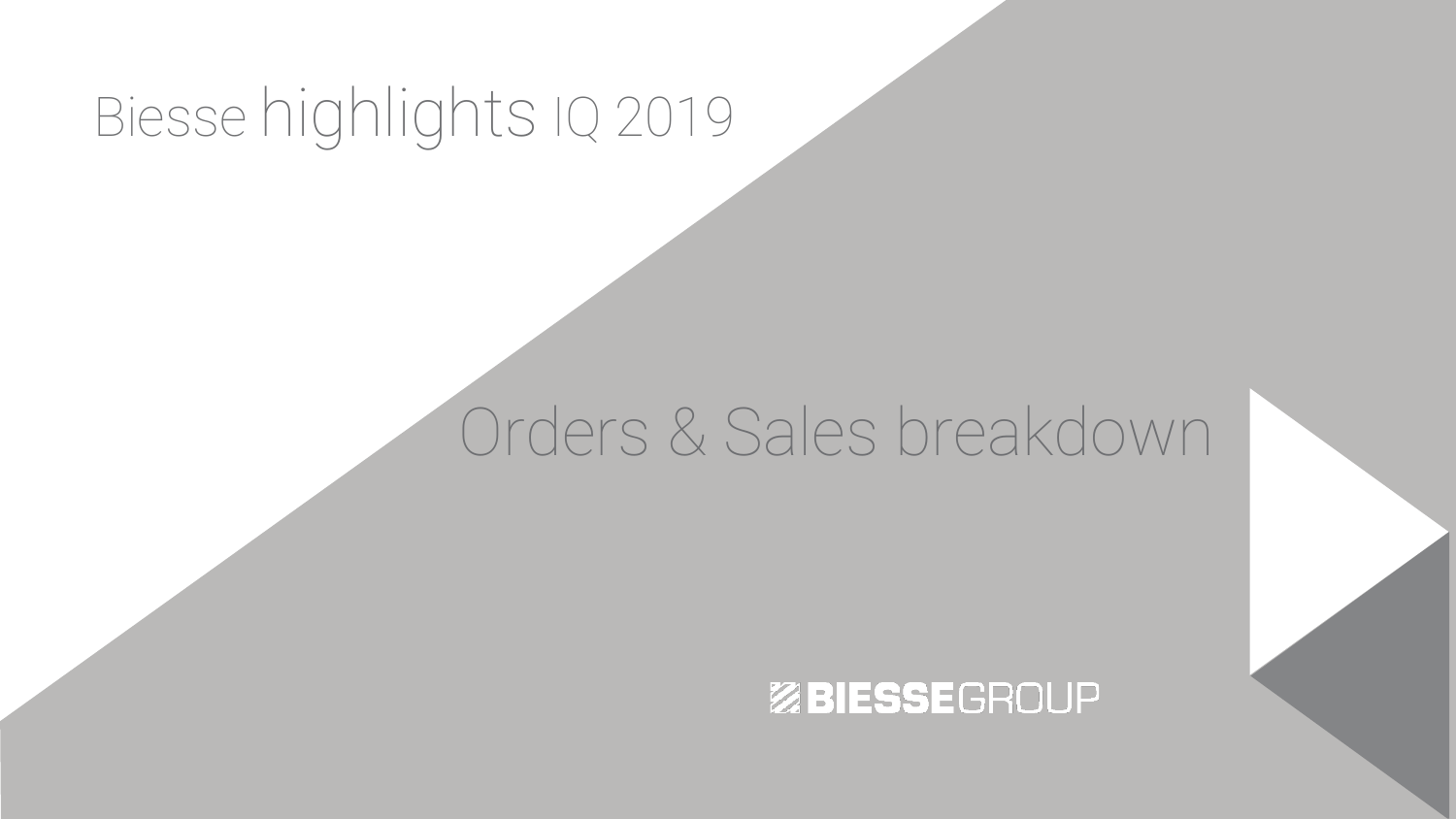## GROUP ORDERS INTAKE & BACKLOG



ZBIESSEGROUP

#### $\leq 2019$  IQ: Group orders intake -9.5% (vs. 2018)

 $\textdegree$  2019 IQ: Group backlog -1.4% (vs. 2018)



only machines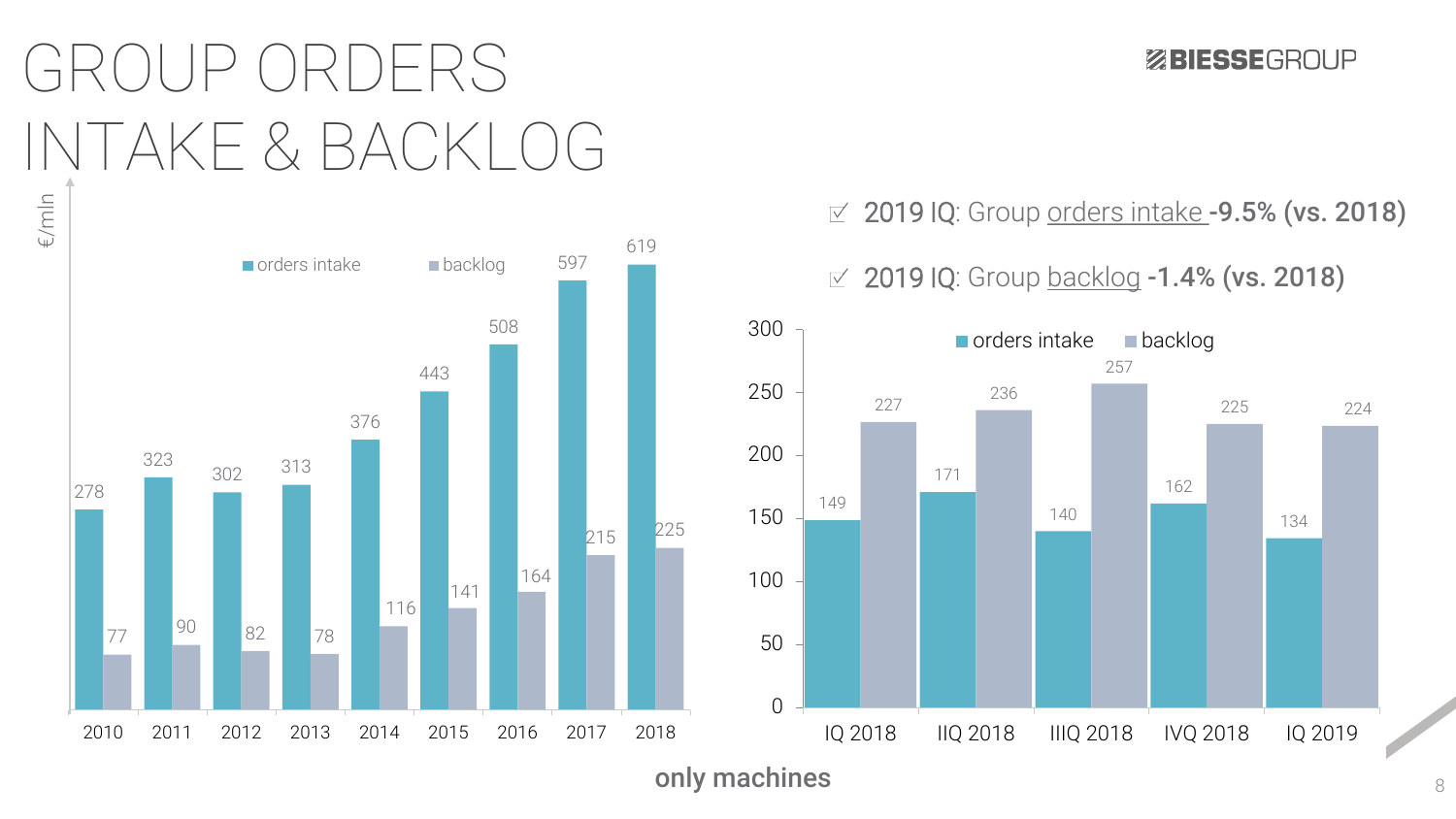### Sales breakdown- March 2019

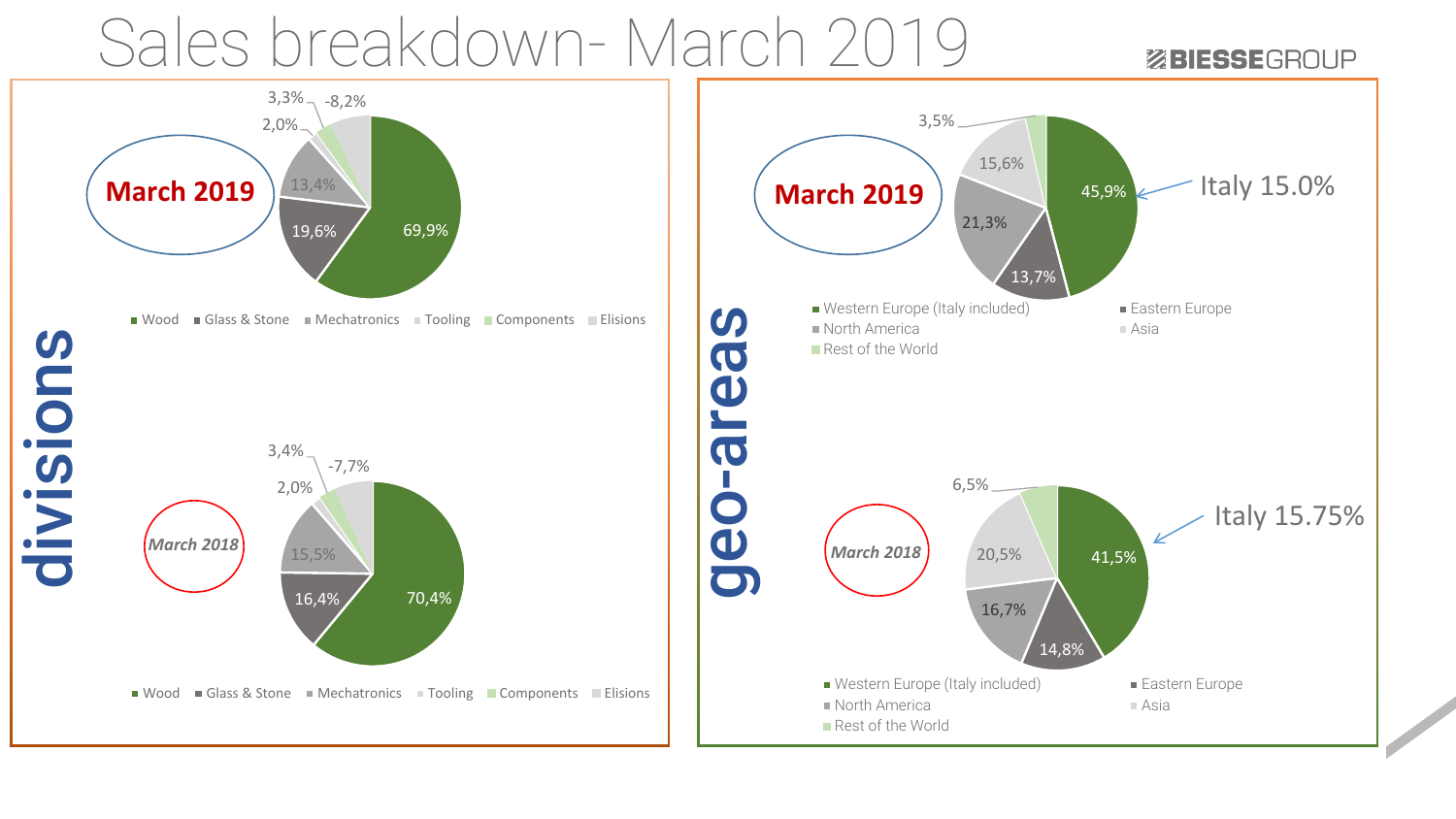## Biesse highlights IQ 2019

Group people distribution **Shareholders** B.o.D. composition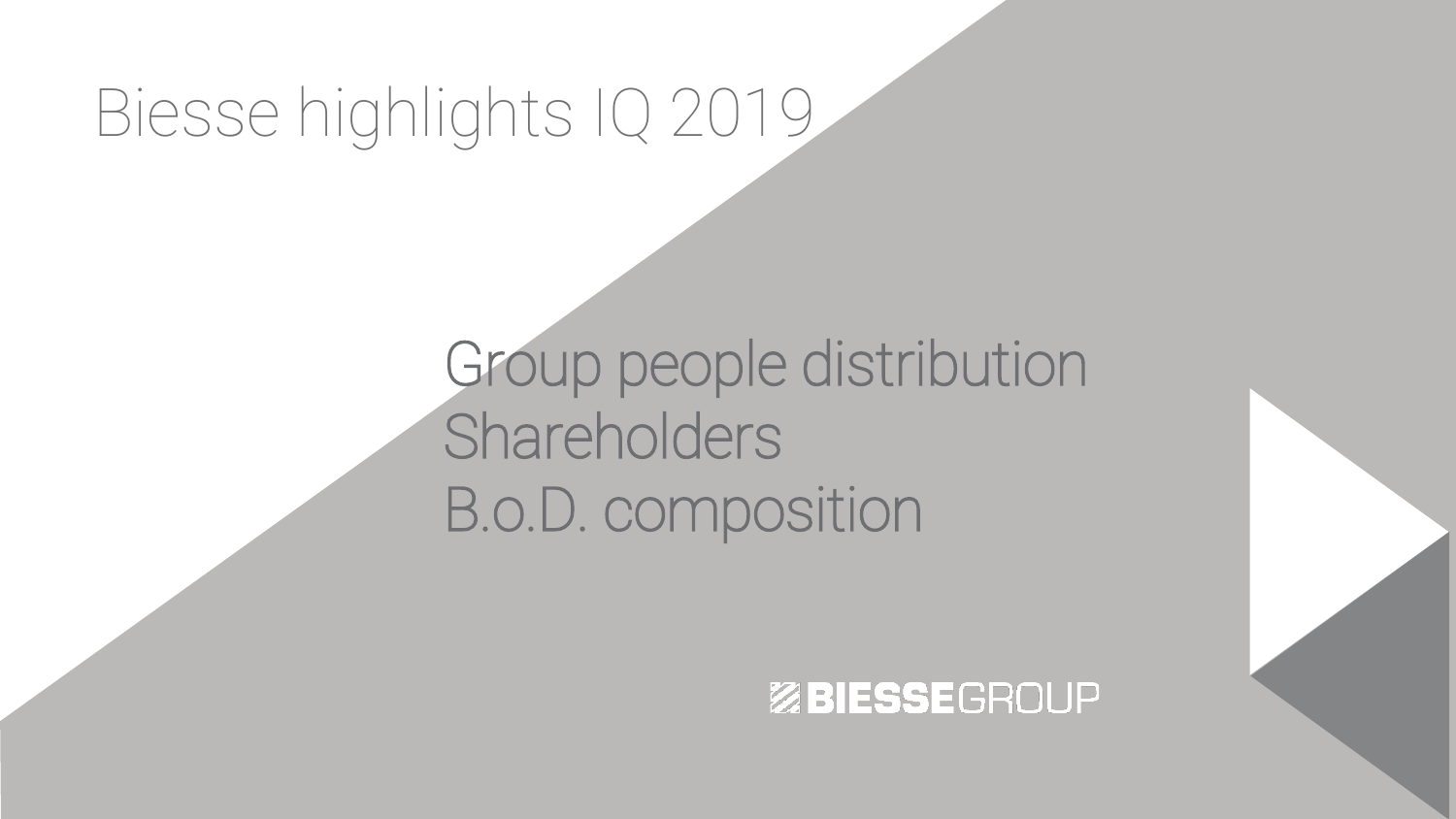### People distribution (without interim people)

ZBIESSEGROUP

|                                 | FY 2011 | FY 2012 | FY 2013 | FY 2014 | FY 2016 | FY 2016 | FY 2017 | FY 2018 | March<br>2019 |
|---------------------------------|---------|---------|---------|---------|---------|---------|---------|---------|---------------|
| <b>Production</b>               | 1.250   | 1.265   | 1.175   | 1.201   | 1.335   | 1.482   | 1.494   | 1,621   | 1,545         |
| % of total people               | 46%     | 45%     | 44%     | 42%     | 42%     | 41%     | 39%     | 38%     | 37.5%         |
| <b>Service &amp; After sale</b> | 577     | 574     | 613     | 628     | 690     | 803     | 894     | 1,001   | 1,001         |
| % of total people               | 21%     | 21%     | 22%     | 22%     | 22%     | 22%     | 23%     | 24%     | 24%           |
| R&D                             | 316     | 338     | 321     | 361     | 383     | 436     | 479     | 551     | 496           |
| % of total people               | 12%     | 12%     | 12%     | 13%     | 13%     | 12%     | 12.5%   | 13%     | 12%           |
| <b>Sales &amp; Marketing</b>    | 361     | 364     | 351     | 439     | 495     | 587     | 641     | 715     | 719           |
| % of total people               | 13%     | 13%     | 13%     | 15%     | 15%     | 16%     | 17%     | 17%     | 17%           |
| G&A                             | 233     | 242     | 235     | 252     | 273     | 310     | 338     | 339     | 344           |
| % of total people               | 9%      | $9%$    | 9%      | 9%      | 9%      | 8.5%    | 8.8%    | $8%$    | 8.3%          |
| <b>ITALY</b>                    | 1.656   | 1.646   | 1.547   | 1.605   | 1.780   | 2.009   | 2.176   | 2,483   | 2,472         |
| % of total people               | 61%     | 59%     | 57%     | 56%     | 56%     | 56%     | 56%     | 59%     | 60%           |
| <b>OUTSIDE ITALY</b>            | 1.081   | 1.136   | 1.148   | 1.276   | 1.396   | 1.609   | 1.670   | 1,744   | 1,643         |
| % of total people               | 39%     | 41%     | 43%     | 44%     | 44%     | 44%     | 44%     | 41%     | 40%           |
| <b>TOTAL</b>                    | 2,737   | 2,782   | 2,695   | 2,881   | 3,176   | 3,618   | 3,846   | 4,227   | 4,115         |

(interim people March 2019: nr. 126)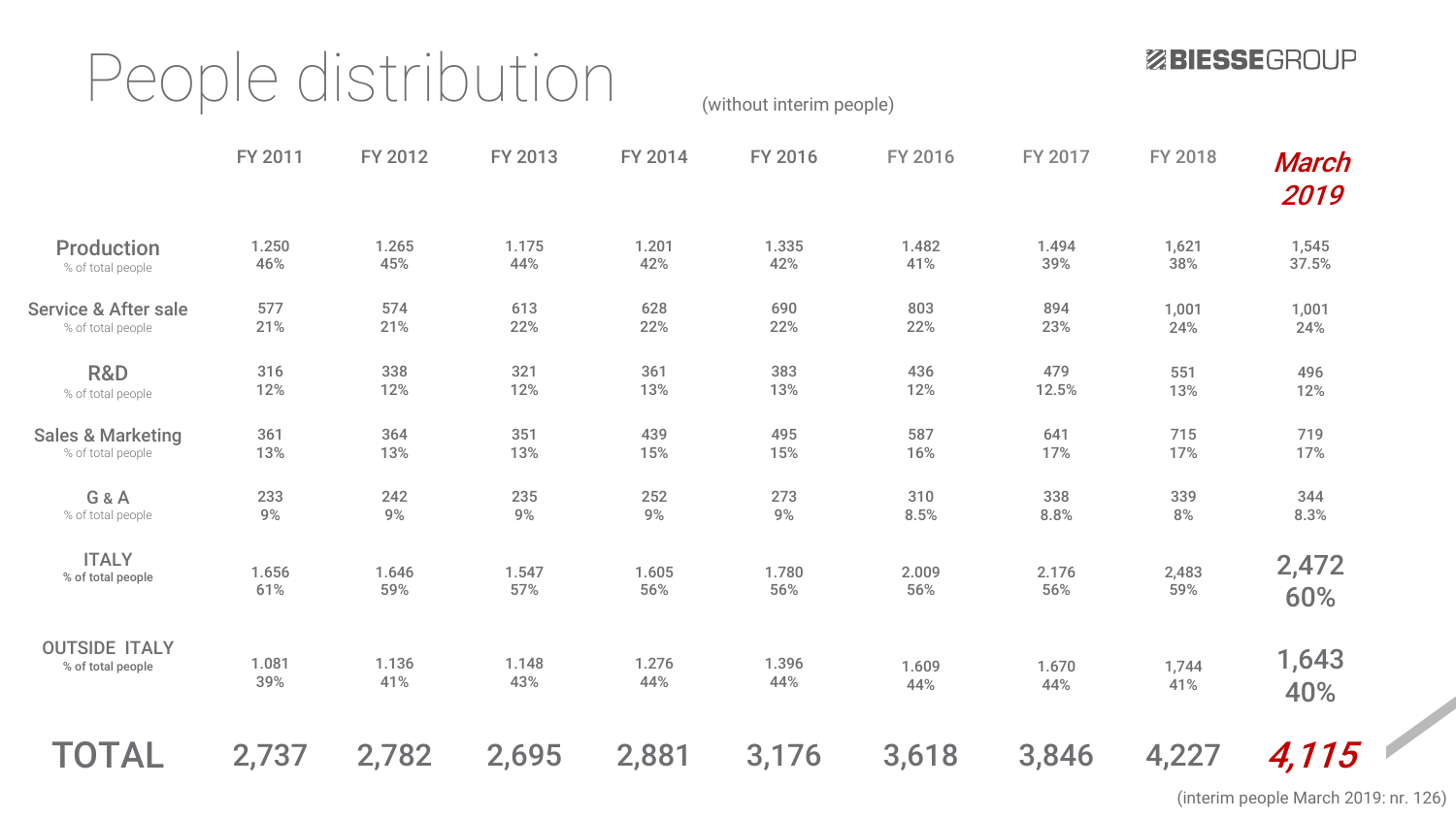#### People distribution

number of employees: (without interim people) **FY 2018 vs IQ 2019 = -2.65%**

**IQ 2018 vs IQ 2019= +3.70%**

number intermim people: **IQ 2018 = 193 FY 2018 = 170**

**IQ 2019 = 126**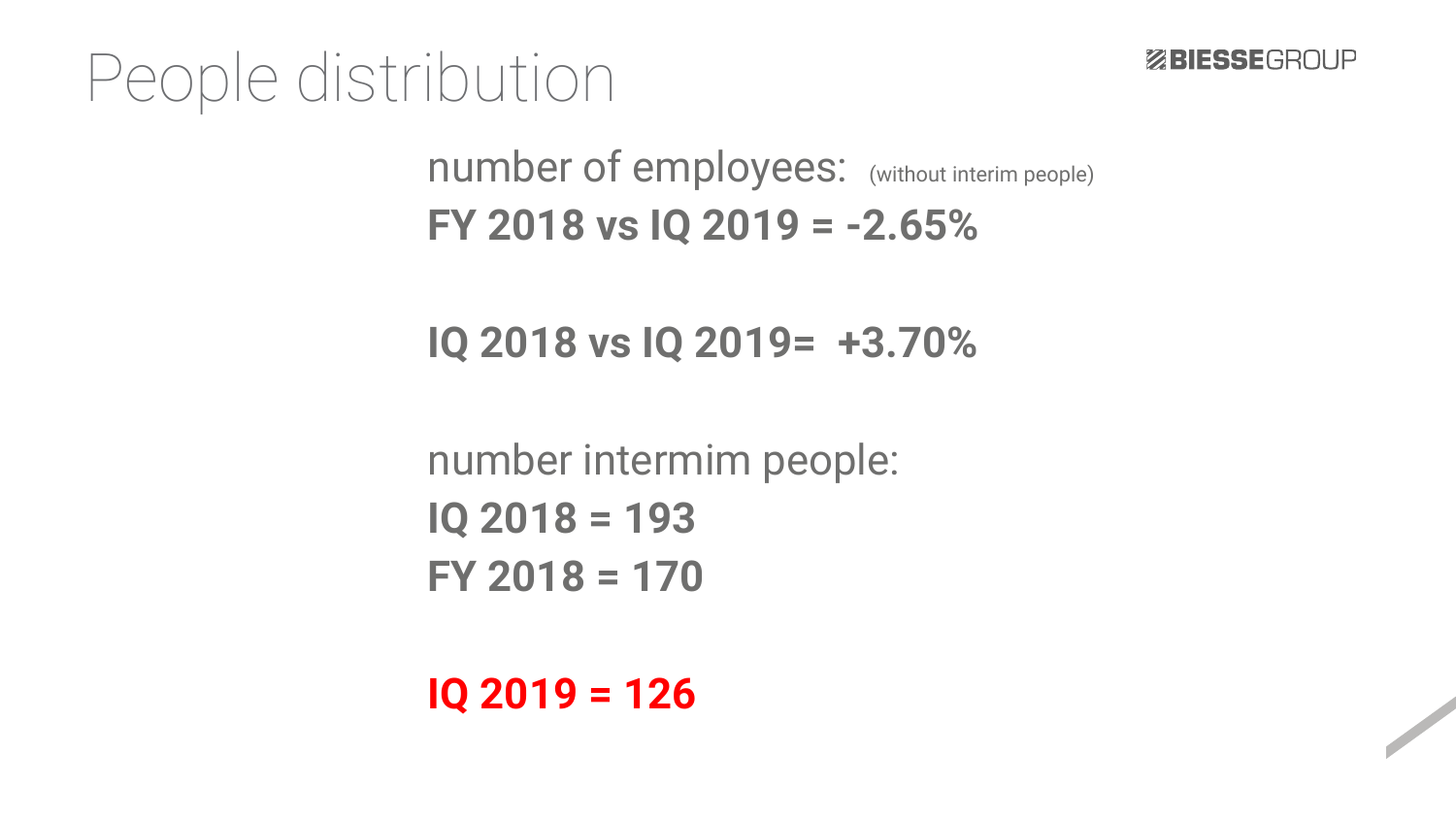## Shareholders breakdown by ownership Board of Directors



Biesse B.o.D.: **□** Giancarlo Selci (founder - president) Roberto Selci (C.E.O.) **□** Stefano Porcellini (Group Director) ■ Alessandra Parpajola ■ Silvia Vanini □ Giovanni Chiura (indipendent) □ Federica Palazzi (indipendent) **□** Elisabetta Righini (indipendent)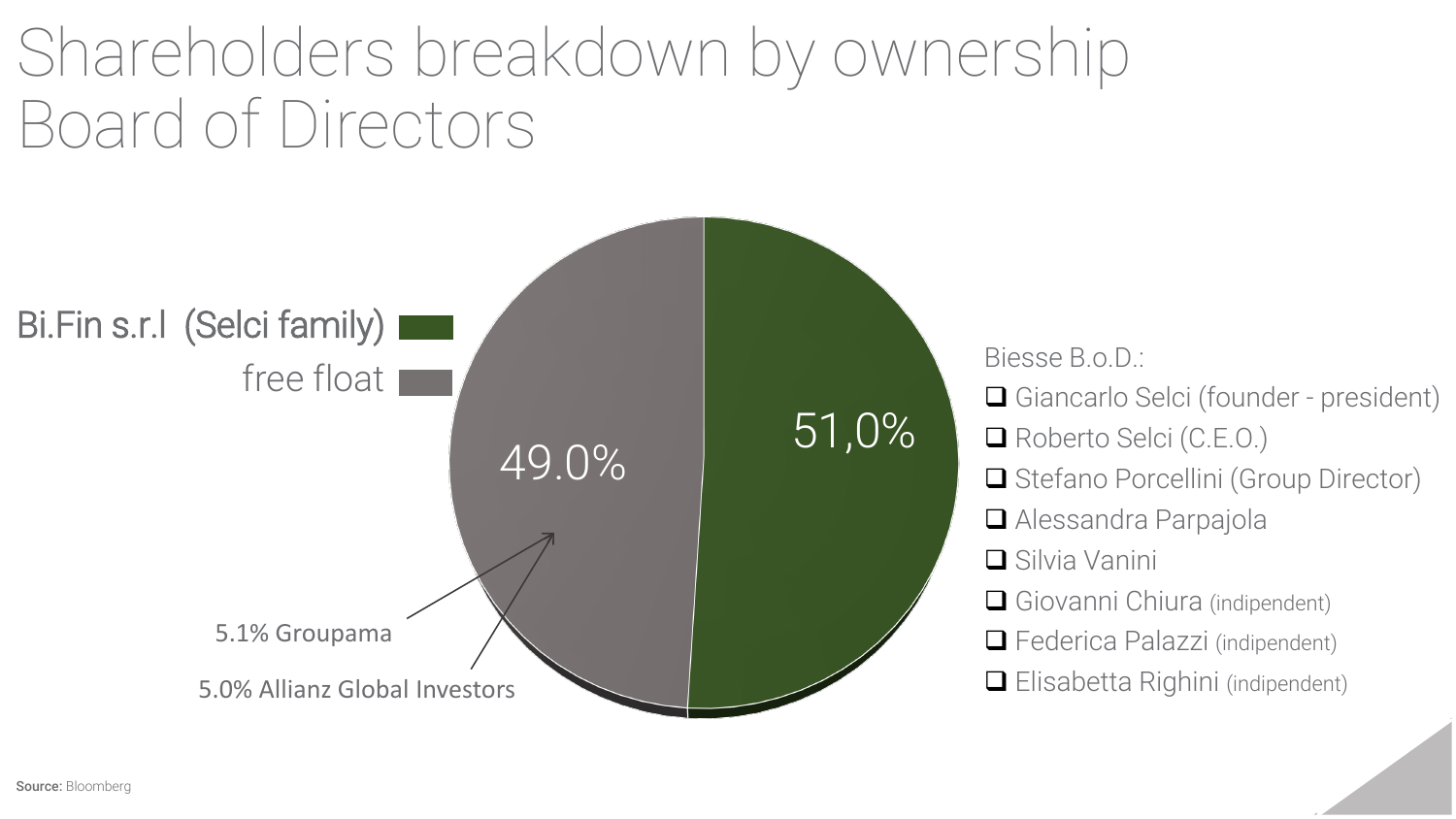### Three Years Business Plan remind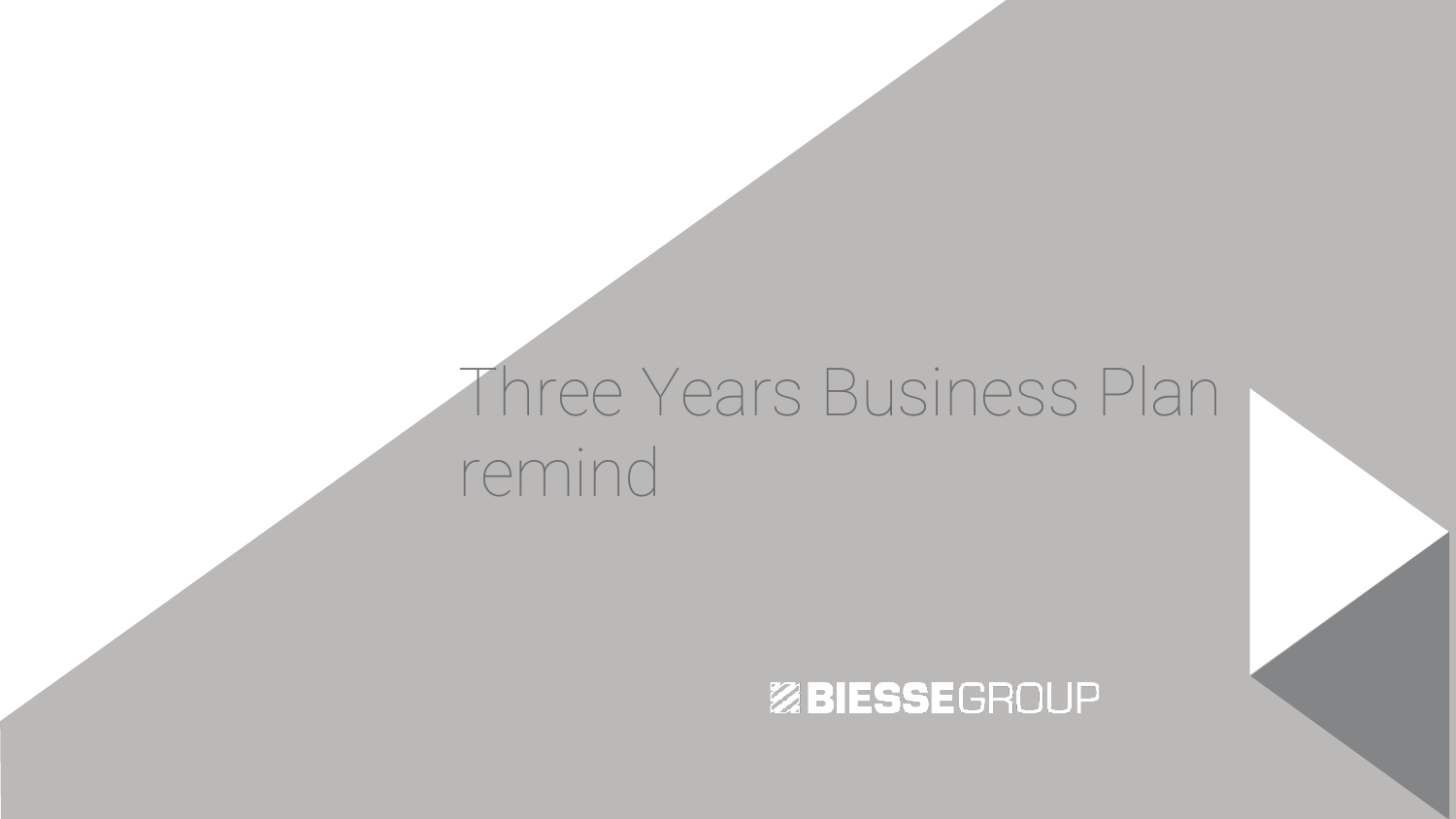## **OUR STRATEGY IN FIGURES**

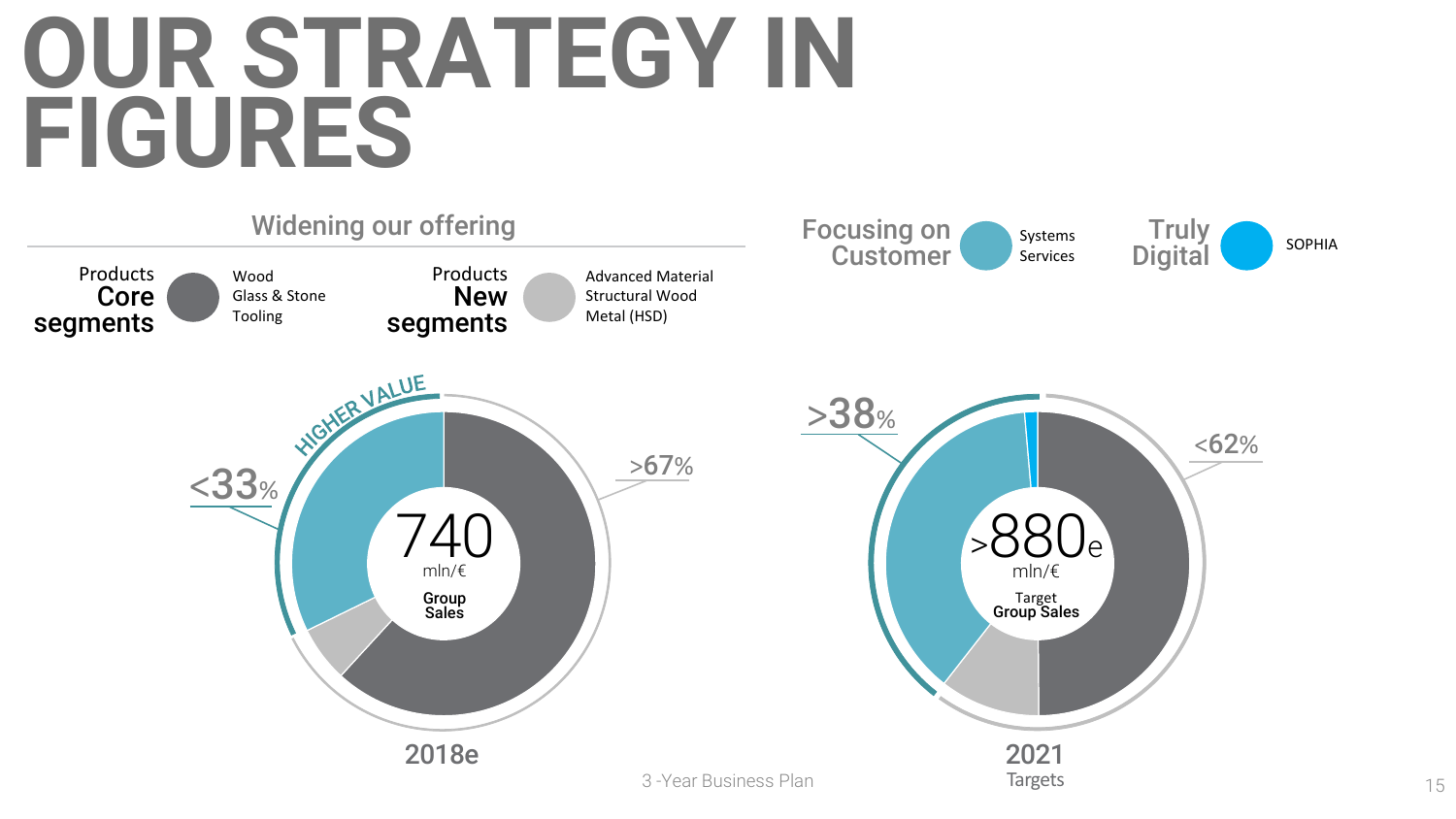## #PRODUCTS TARGETS

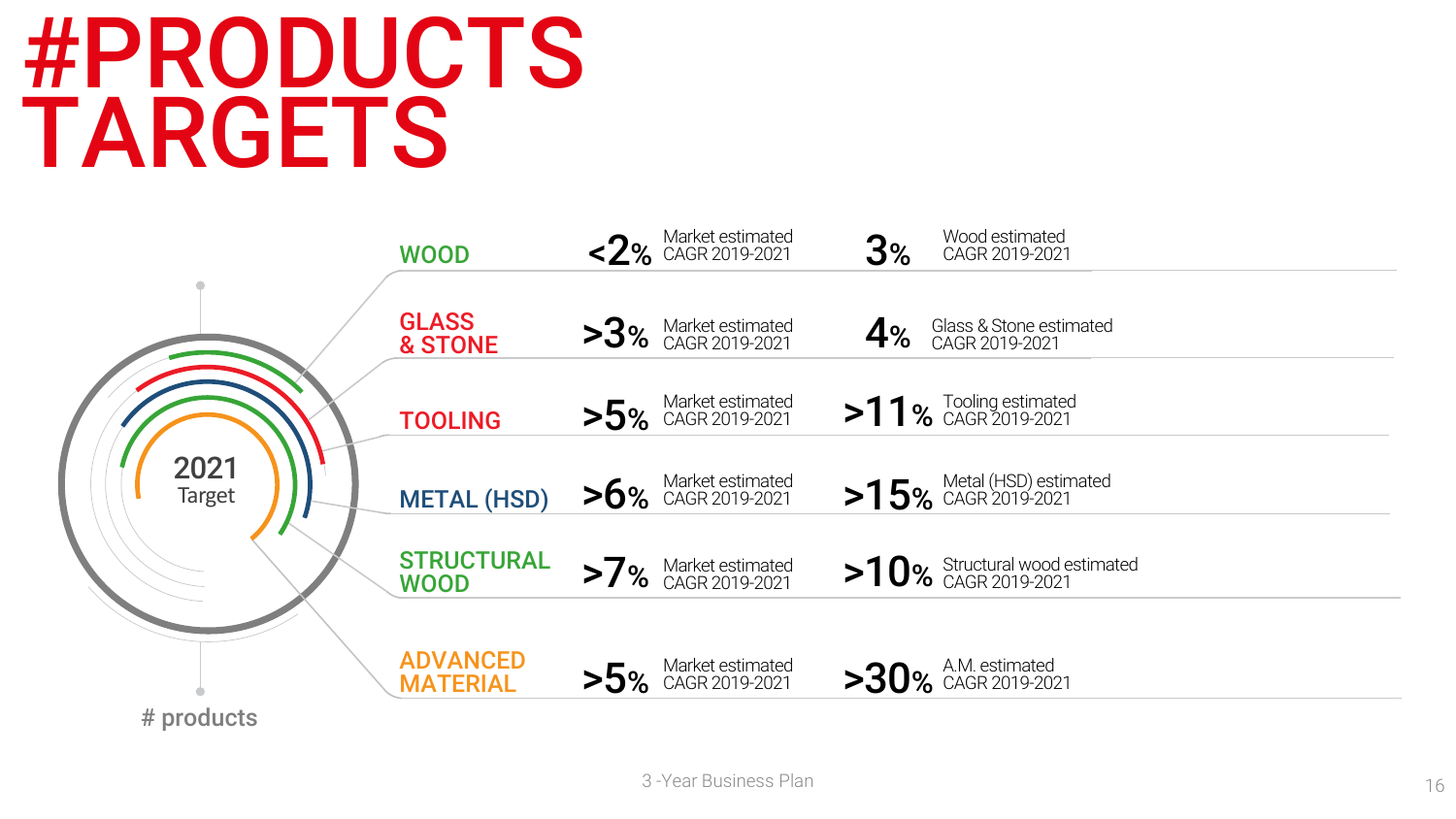## **STABILIZE THE PROFITABILITY**

2021

Net Sales

labour cost

Overhead costs

Cost of good sold

Target

 $>13$ Margin

2021 Target

EBITDA

>114 EBITDA

2021 Target

strenghtening our financial health

6 % Net sales CAGR 2019 -2021 vs 2018e

 $<\!\!40$ %

Target COGS incidence on Net Sales

 $<$ 30%

Target labour Cost incidence on Net Sales

 $<$  20%

Target Overhead Cost Incidence on Net Sales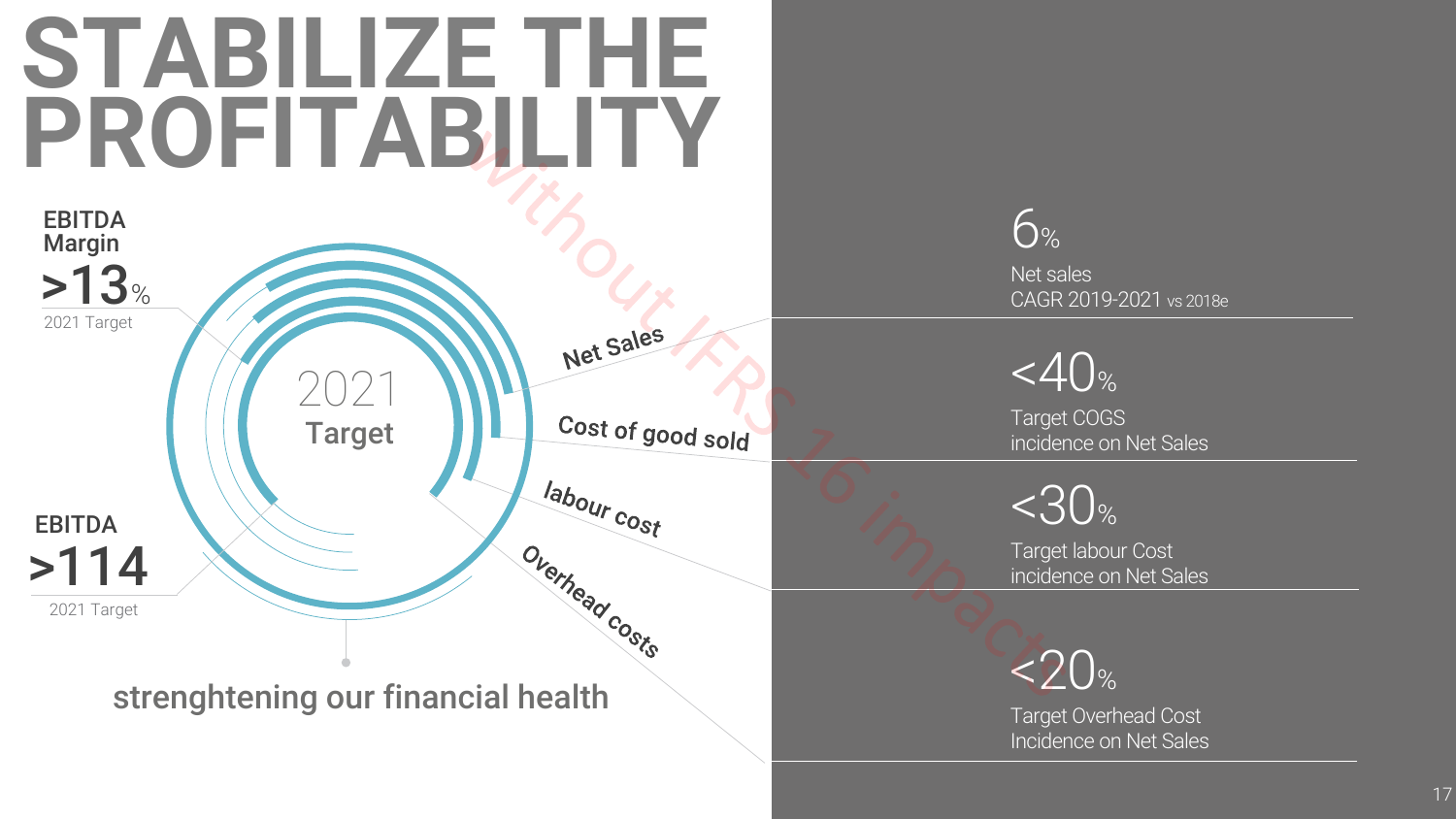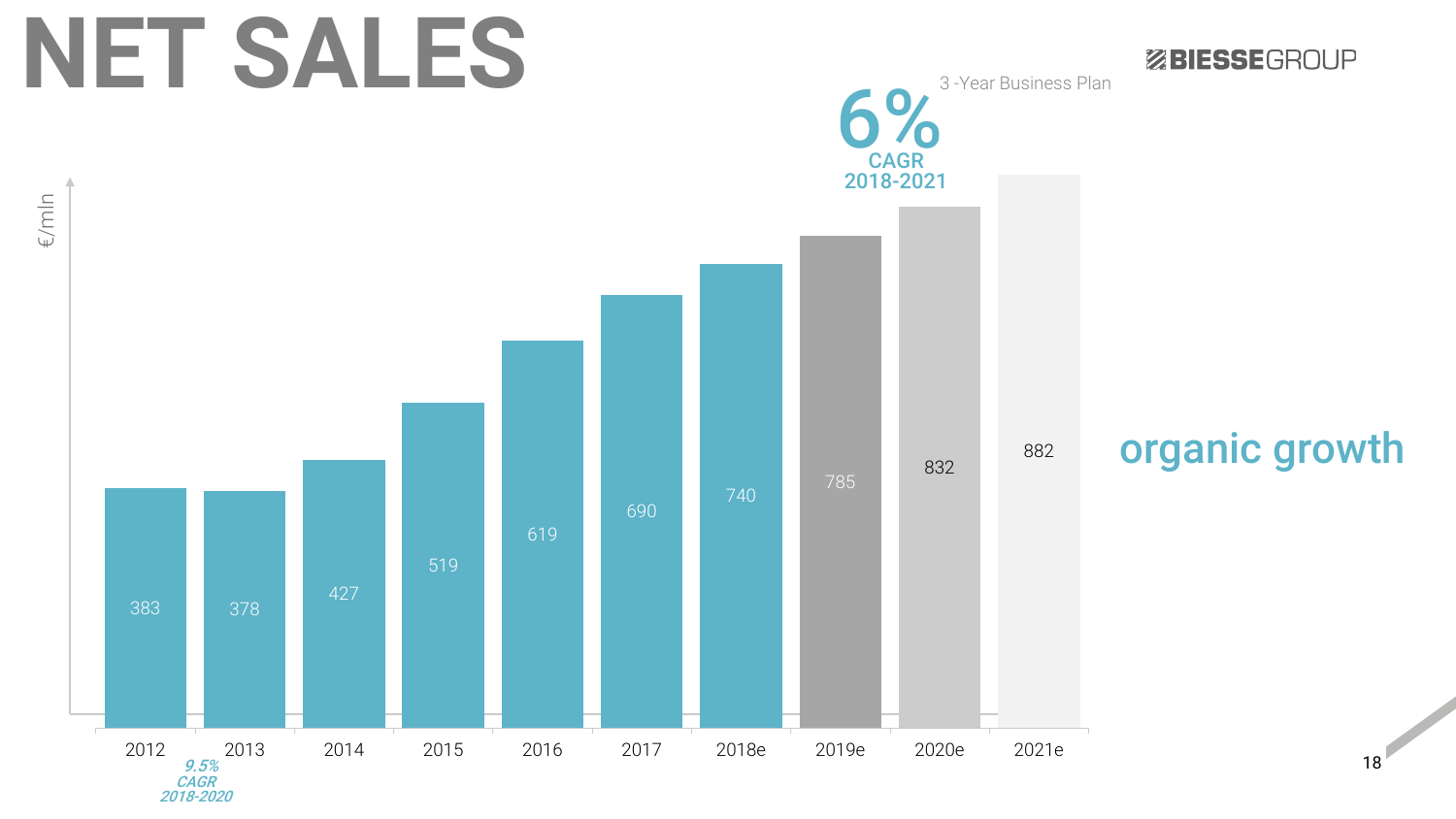## **EBITDA**

3 -Year Business Plan

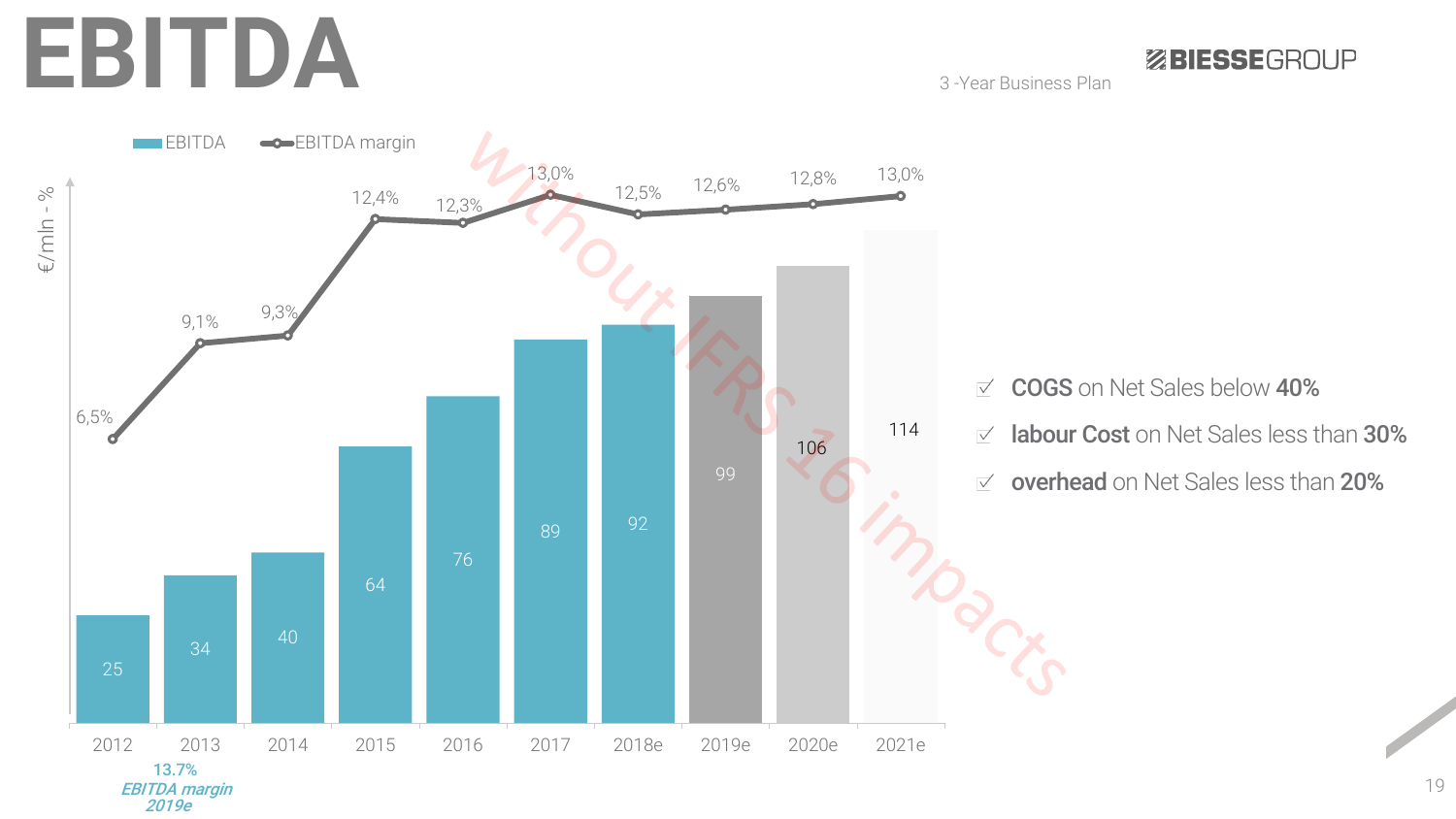# **NET DEBT**

ZBIESSEGROUP

3 -Year Business Plan

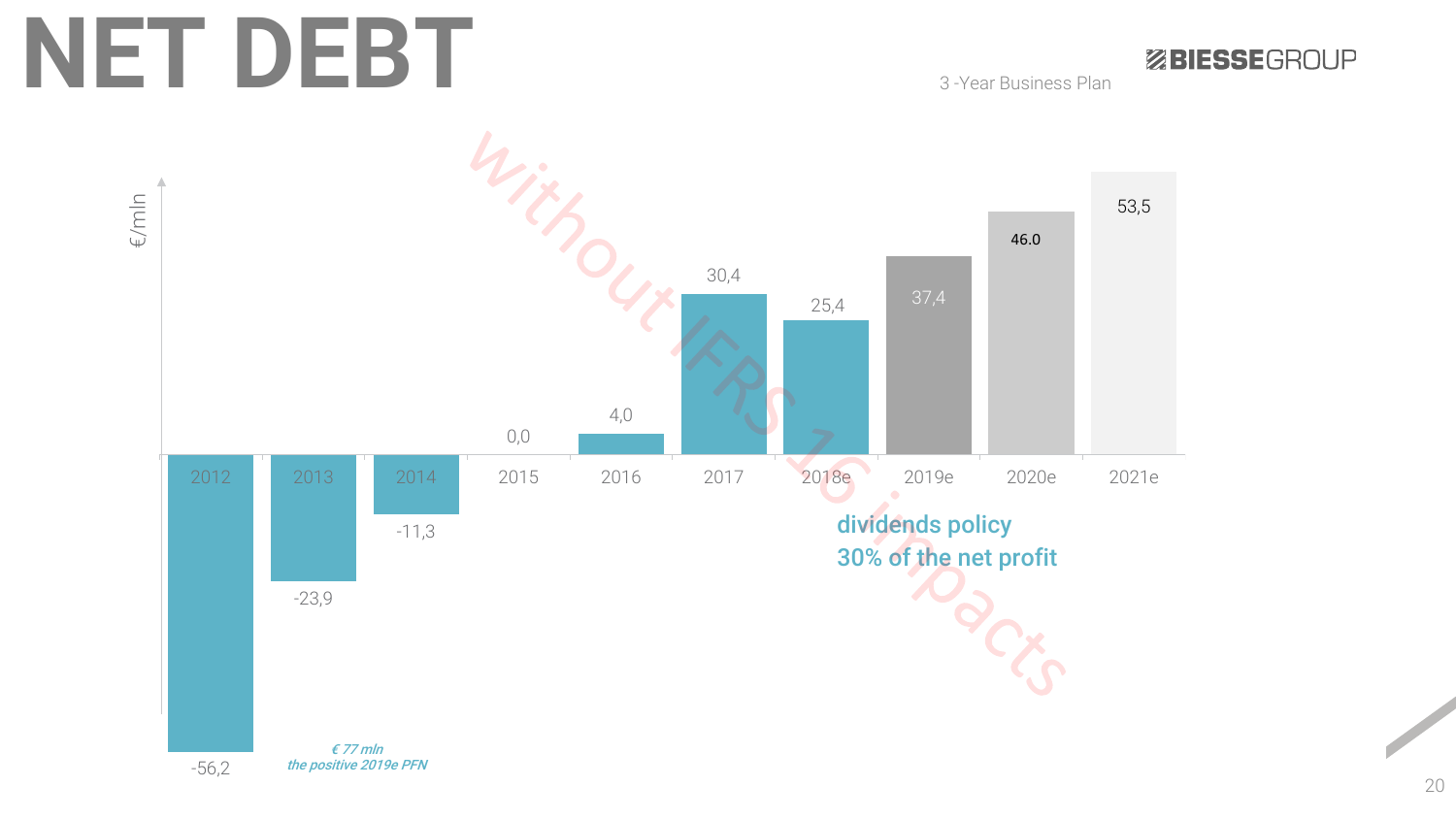# **VALUE ADDED**

ZBIESSEGROUP

3 -Year Business Plan



Value Added margin 2019e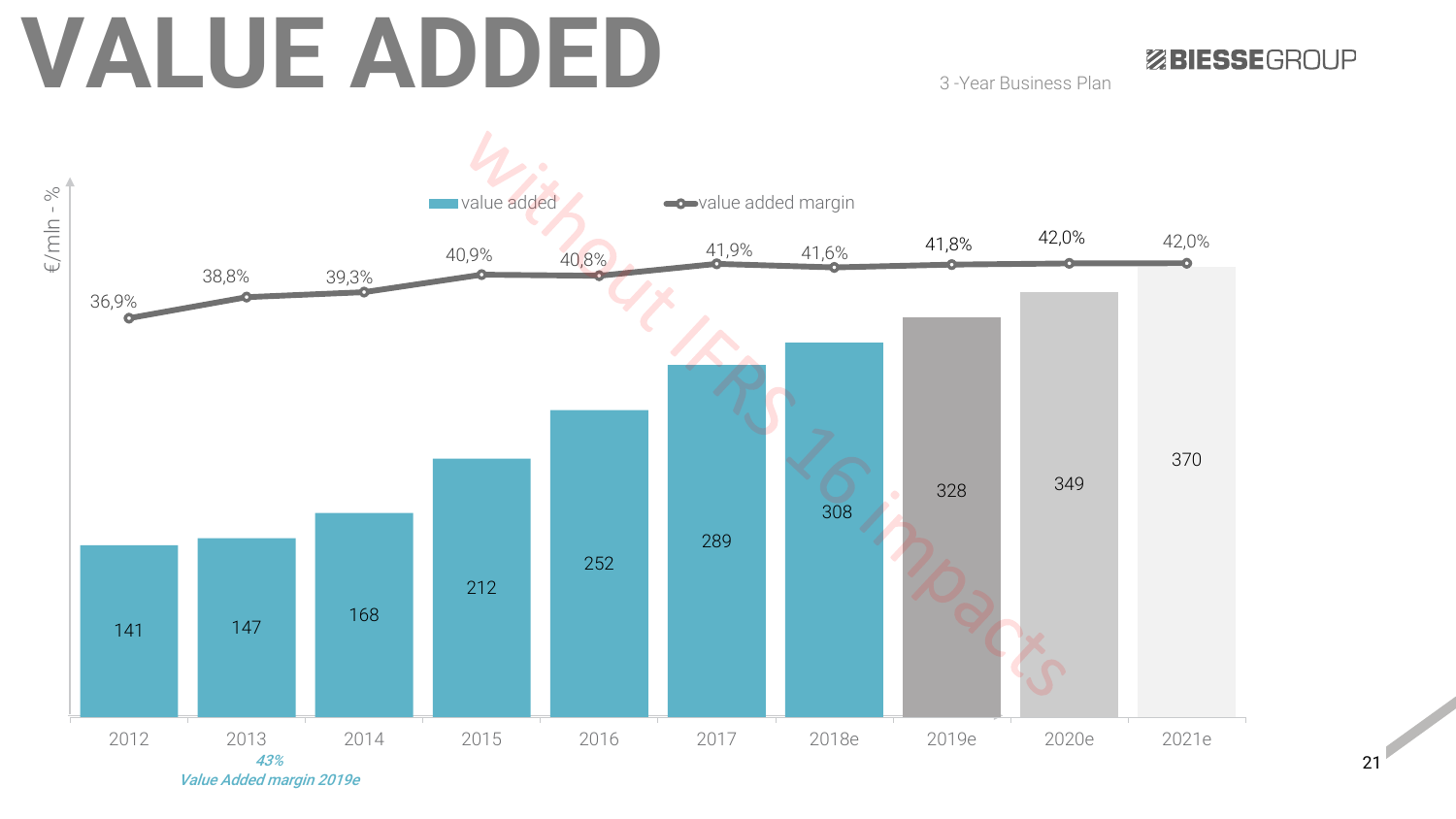# **LABOUR COST**

ZBIESSEGROUP

3 -Year Business Plan



22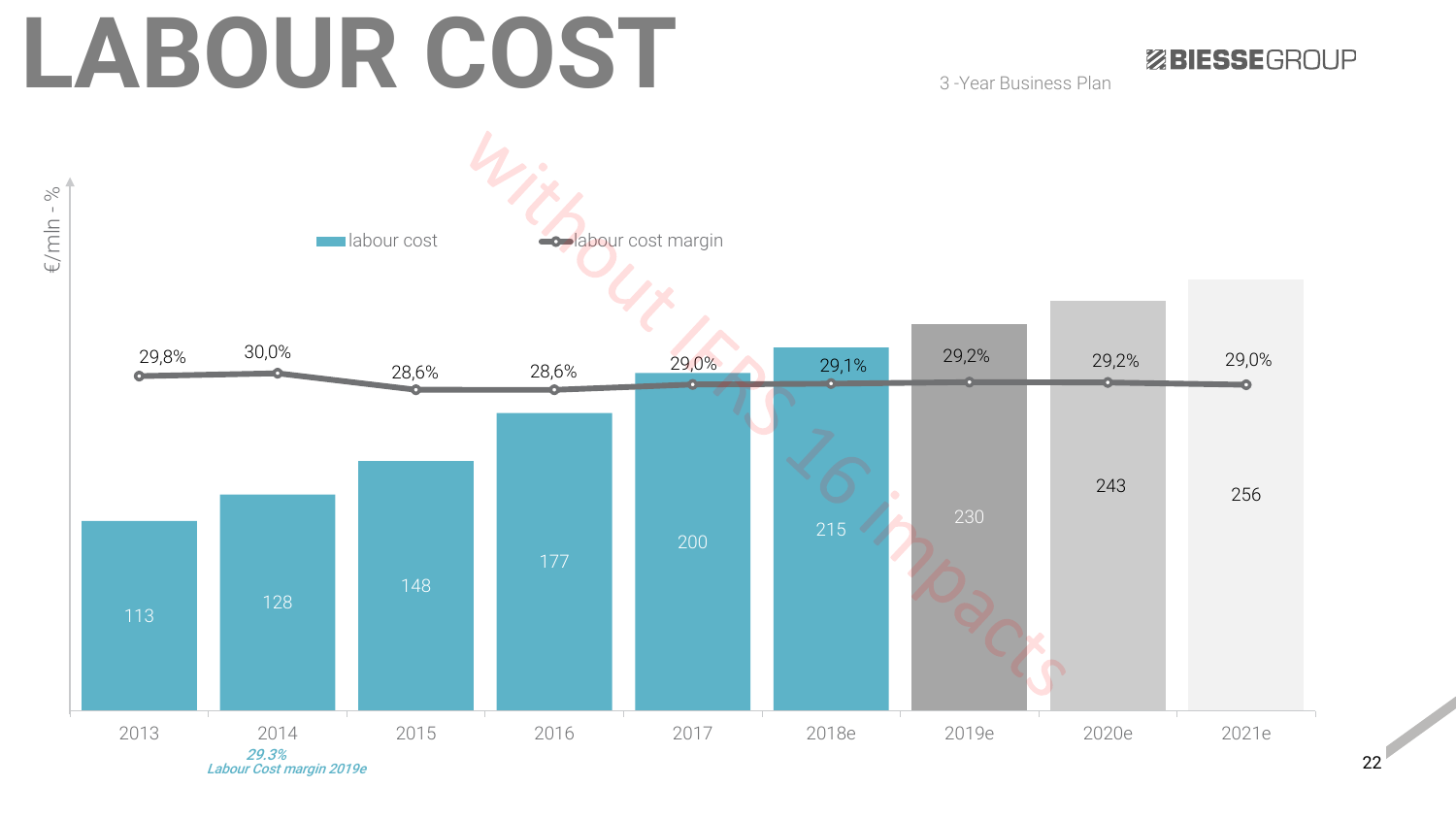**EBIT**

3 -Year Business Plan

ZBIESSEGROUP



23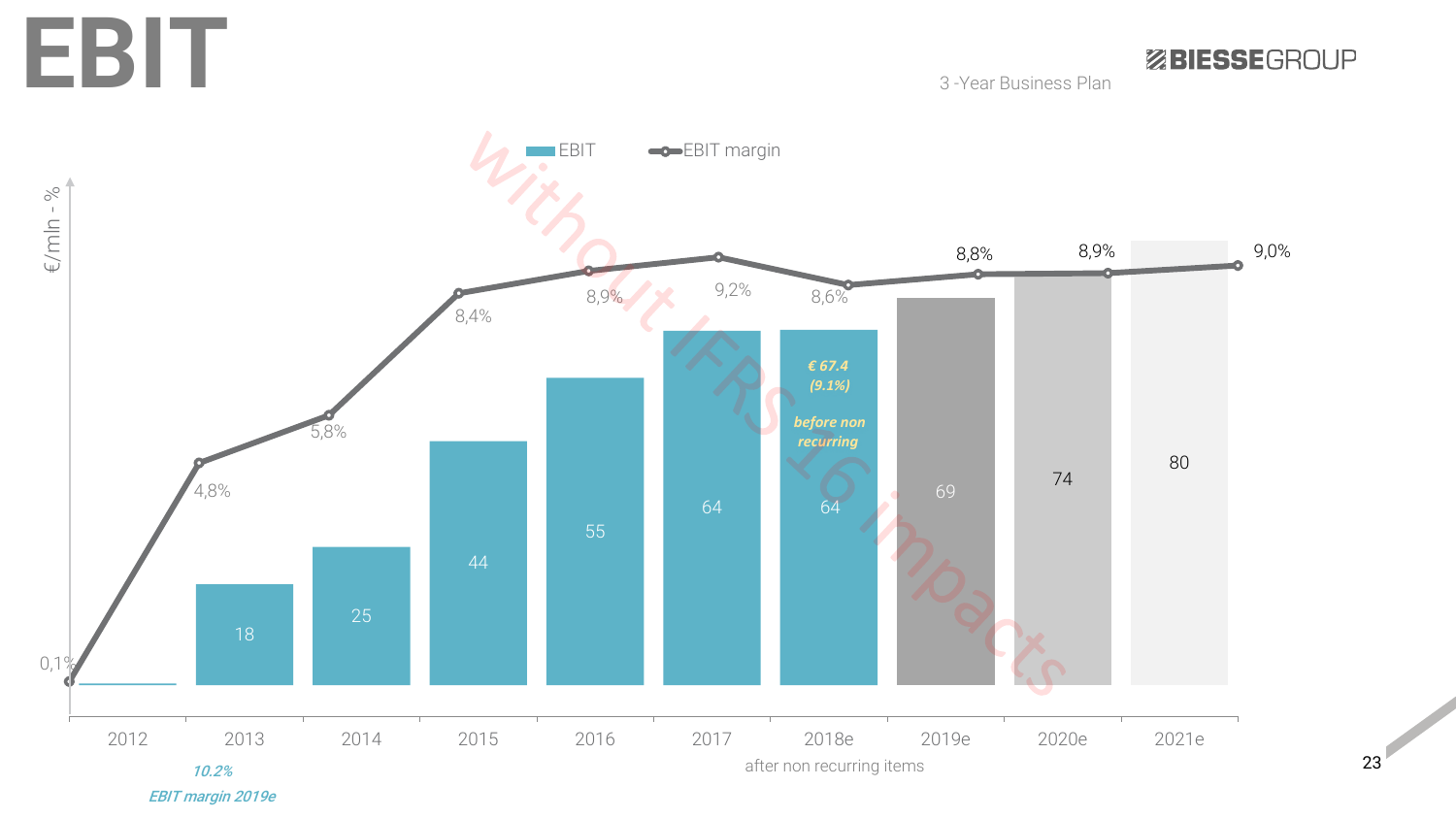# **NET RESULT**

#### ZBIESSEGROUP

3 -Year Business Plan

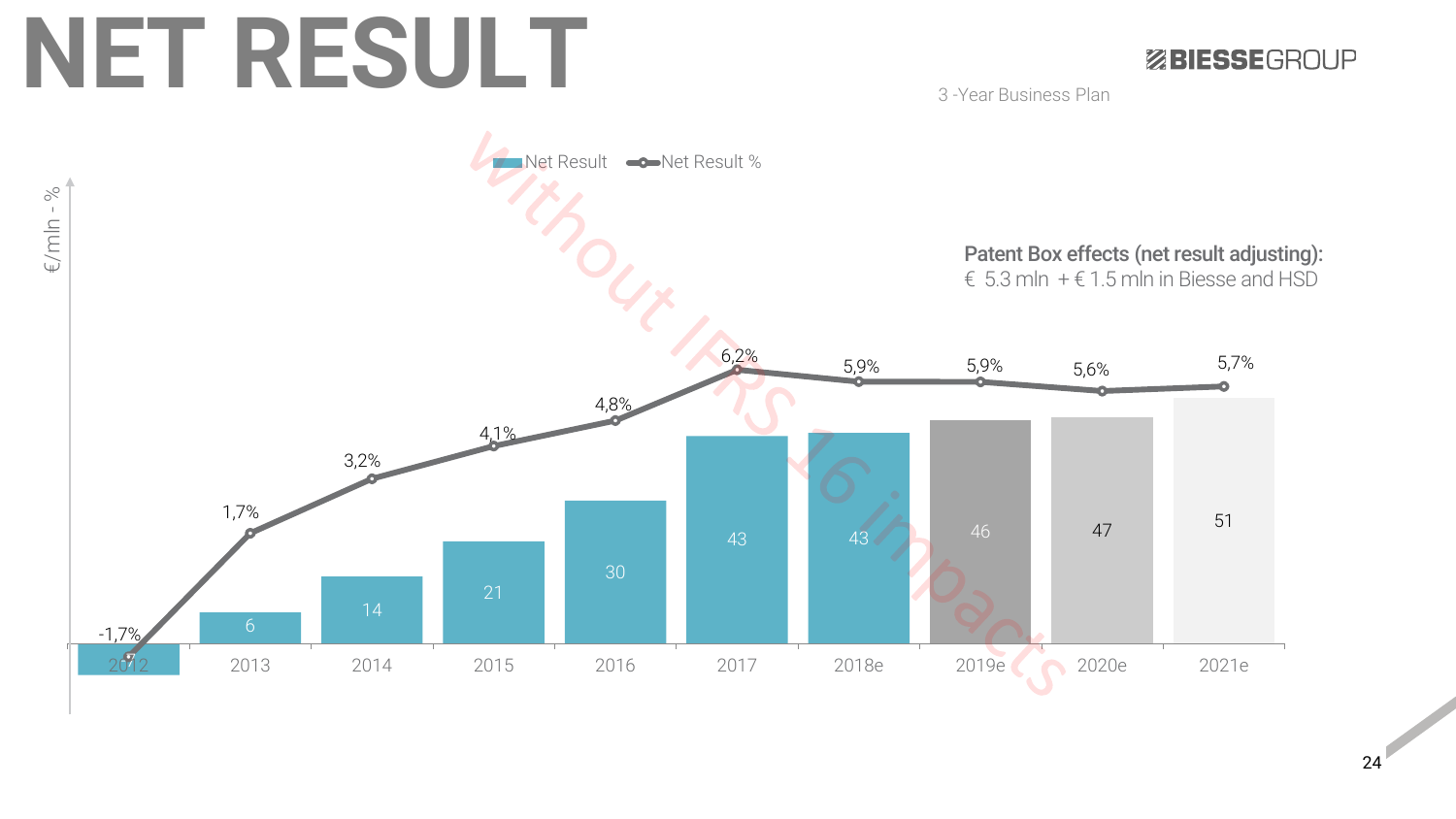# CASHFLOW 3-Year Business Plan

ZBIESSEGROUP

| €/mln                 | 2014           | 2015           | 2016           | 2017           | 2018e          | 2021e             |
|-----------------------|----------------|----------------|----------------|----------------|----------------|-------------------|
| <b>Gross Cashflow</b> | 38             | 46             | 47             | 74             | 53             | 69                |
| % net sales           | 9.0%           | 8.9%           | 7.4%           | 10.9%          | 7.1%           | 7.9%              |
| Investments           | $-21$          | $-25$          | $-32$          | -39            | $-45$          | -48               |
| % net sales           | 4.9%           | 4.9%           | 5.2%           | 5.7%           | 6.1%           | 5.4%              |
| <b>Net Cashflow</b>   | 17             | 21             | 15             | 35             | 8              | 21                |
| % net sales           | 4.1%           | 4.1%           | 2.2%           | 5.2%           | 1.1%           | 2.4%              |
| <b>Dividends</b>      | $-4.8$         | $-9.8$         | $-9.8$         | $-9.8$         | $-13.1$        | $-14.0$           |
|                       | 0.18 per share | 0.36 per share | 0.36 per share | 0.36 per share | 0.48 per share | 30% of net profit |

 $\mathbf{h}$ .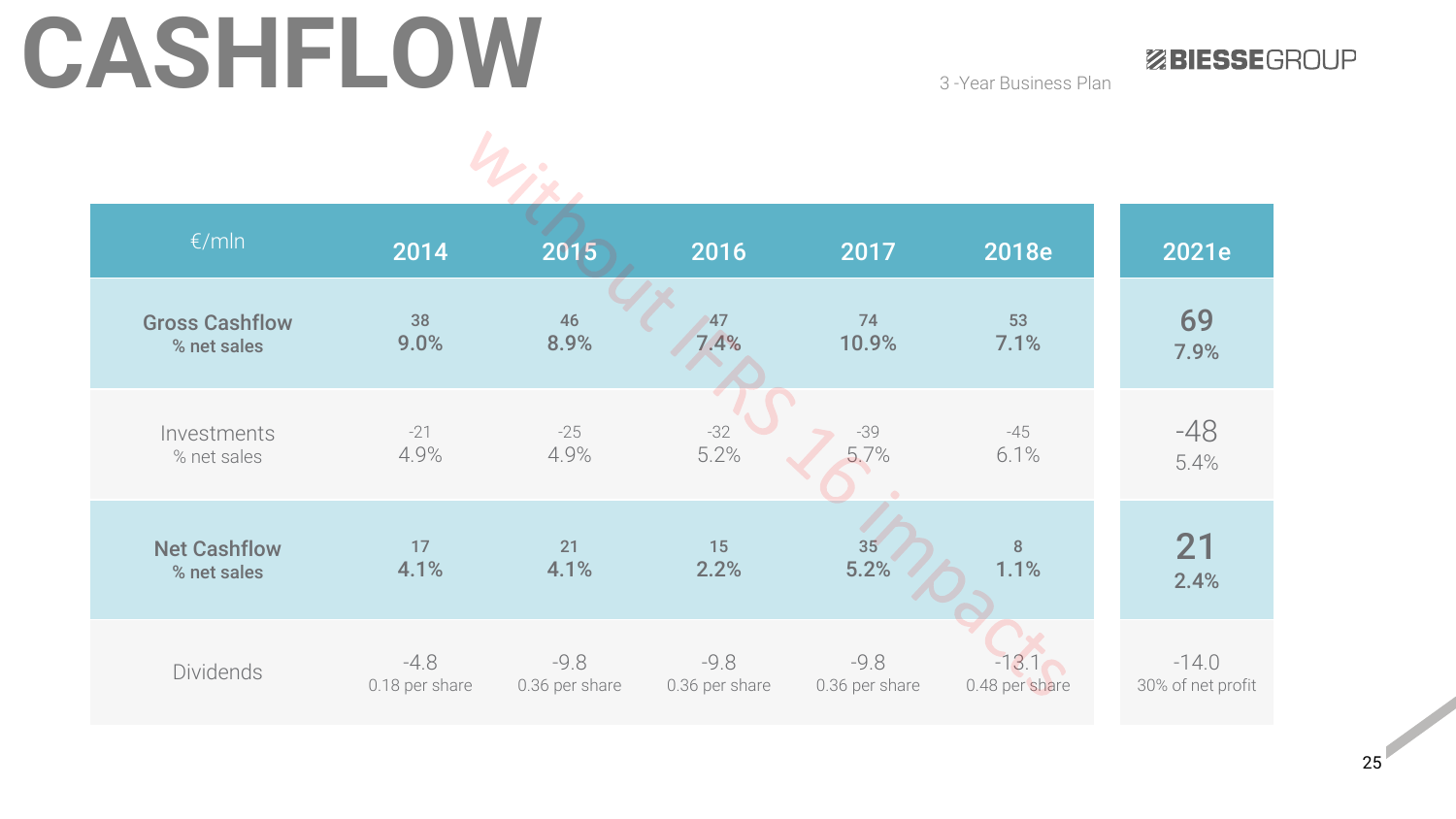# **OPERATIVE NET WORKING CAPITAL**



3 -Year Business Plan

- inventories below 22%  $\overline{\vee}$ incidence on Net Sales
- Group DSO around 50-60 days  $\overline{\vee}$ max

**ZBIESSEGROUP** 

Group DPO around 105-110  $\overline{\vee}$ days

7.4% O.N.W.C. incidence 2019e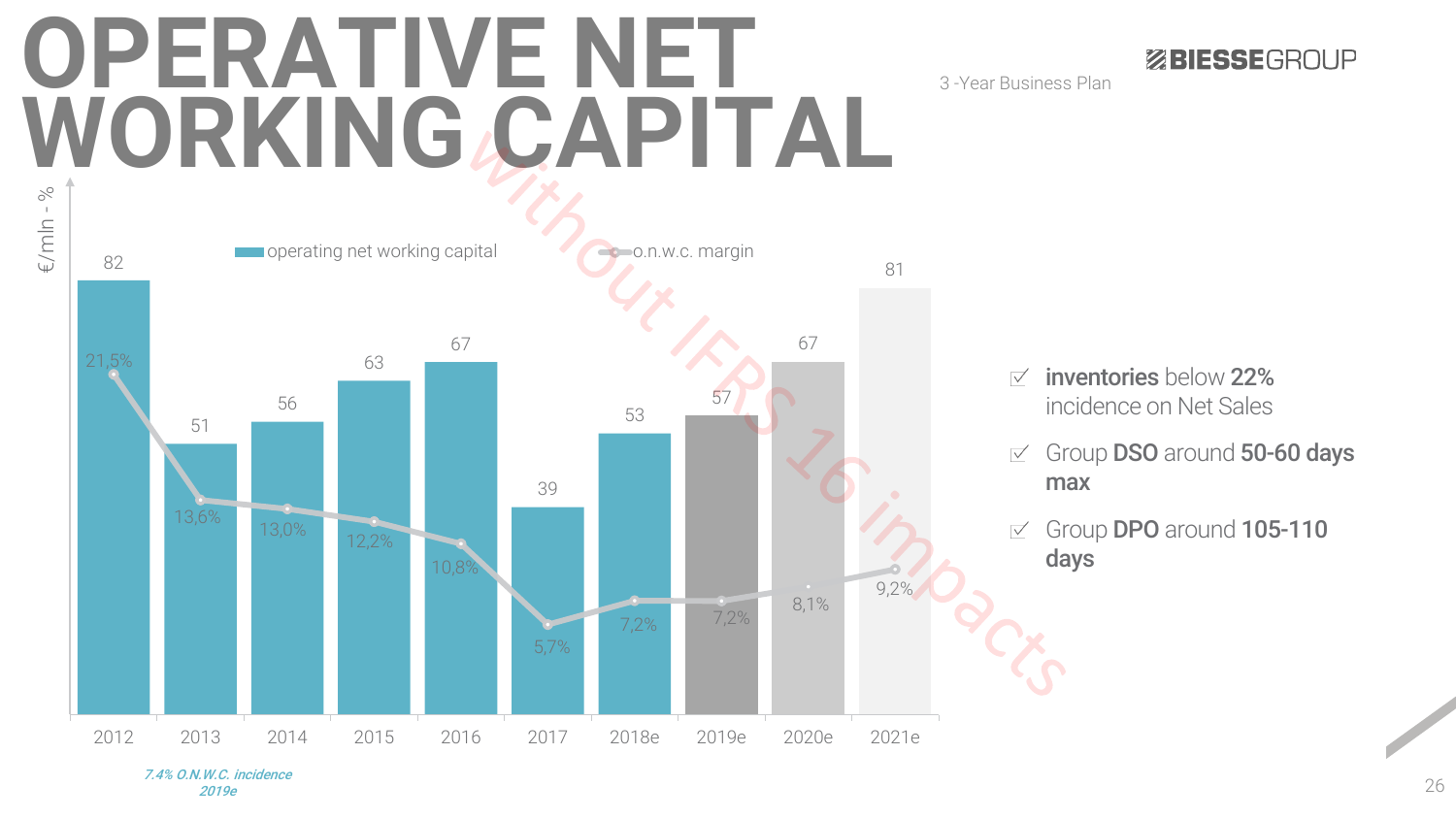# **CAPEX**

€/mln

**ZBIESSEGROUP** 

3 -Year Business Plan



2019e tangible: € 32.9mln intangible: € 18mln

main investments items:

- Mechatronics  $-$  HSD takeover of the Bi.Fin srl  $\overrightarrow{v}$ leasing (existing site in Gradara)
- Wood stand alone machines vertical autho- $\overrightarrow{v}$ warehouse (traslo)
- Subsidiary Biesse America campus  $\overrightarrow{\vee}$ 
	- **Components** Cosmec working centers
	- I.T. Service CRM product configurator I.I.o.T.

**R&D** capitalized  $\overrightarrow{v}$ 

 $\sqrt{}$ 

 $\sqrt{}$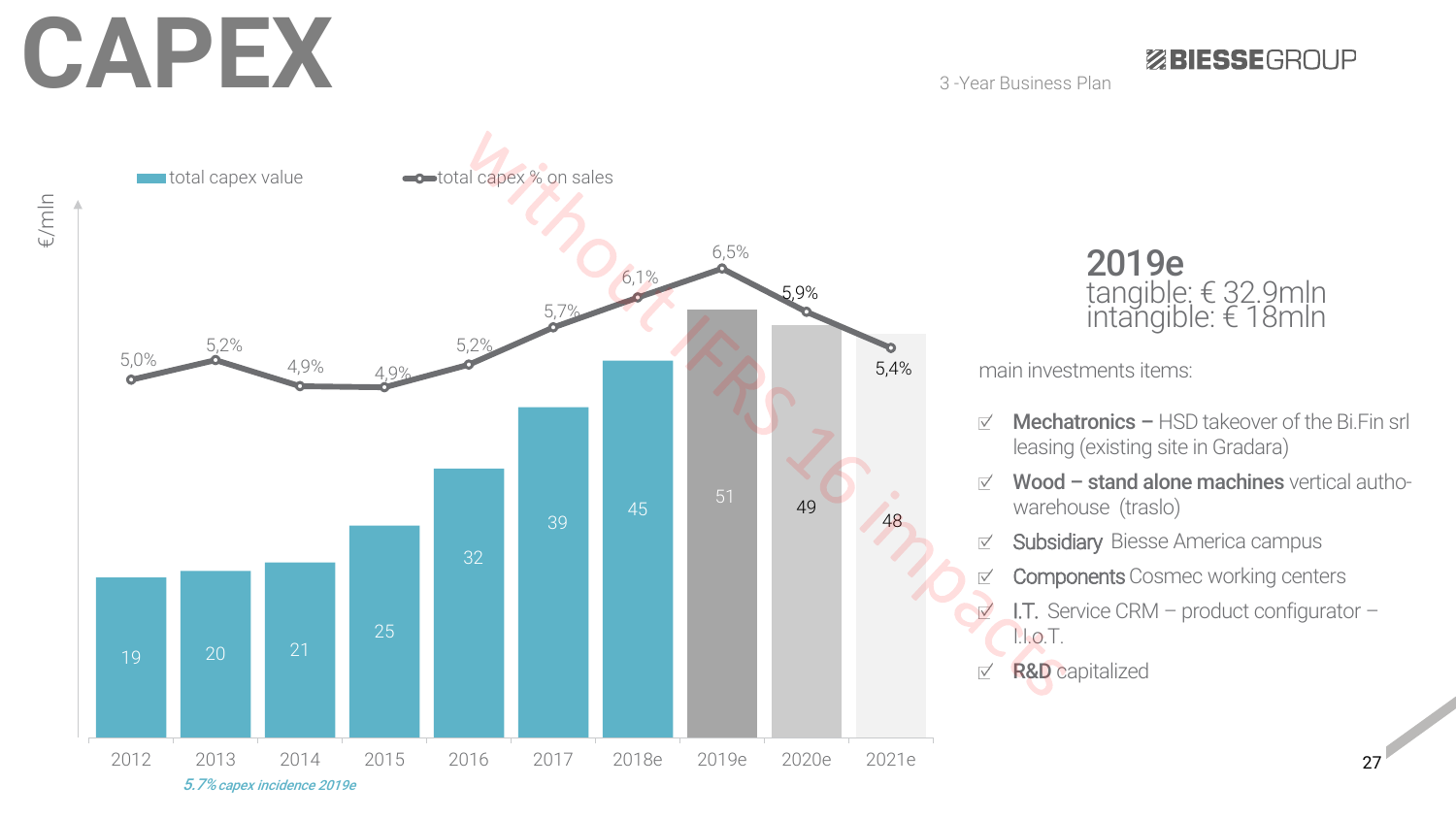## Disclaimer

- $\leq$  This presentation has been prepared independently by Biesse S.p.A. and can be used during meetings with investors and financial analysts. It's solely for information purposes and it may contain statements regarding future financial performances and Company's expectations
- $\le$  Any forward looking statements are not guarantees of future performances and is related only of the date of this document. They are based on the Group's current state of knowledge, future expectations and projections about the future events. By their nature they are subject to inherent risks and uncertainties.
- $\leq$  Further information concerning the Group results, including factors that could materially affect the Company itself (i.e. IFRS) will be included and detailed in the Financial Statement of the Group.
- $\leq$  For further details on the Biesse S.p.A. reference should be made to publicly available information. including the Quarterly Reports, the Half Annual Report, the Annual Reports and the Three Years Business Plan.
- $\le$  Any reference to past performance of the Biesse S.p.A. shall not be taken as an indication of future performance.
- $\leq$  This document does not constitute an offer or invitation to purchase or subscribe for any shares and no part of it shall form the basis of or be relied upon in connection with any contract or commitment whatsoever.
- $\leq$  By attending the presentation you agree to be bound by the foregoing terms.